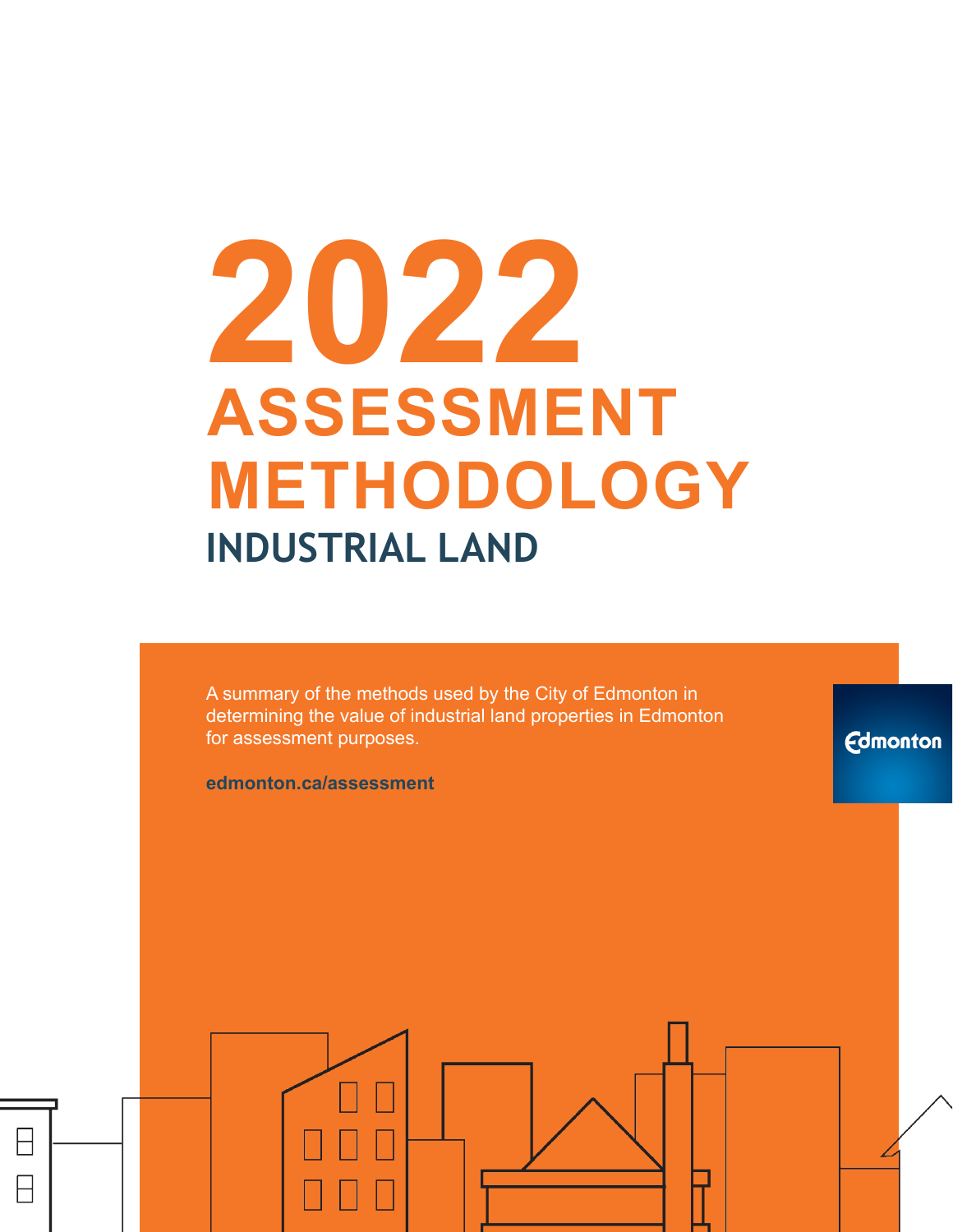# **Table of Contents**

| $\overline{2}$                        |
|---------------------------------------|
|                                       |
| 4<br>6                                |
| 7<br>$\overline{7}$<br>$\overline{7}$ |
| 8<br>8<br>10<br>11                    |
| 12                                    |
| 15                                    |
| 16                                    |
| 17                                    |
| 18                                    |
| 19                                    |
| 20<br>20<br>21                        |
| 22                                    |
| 23<br>23<br>24<br>24                  |
|                                       |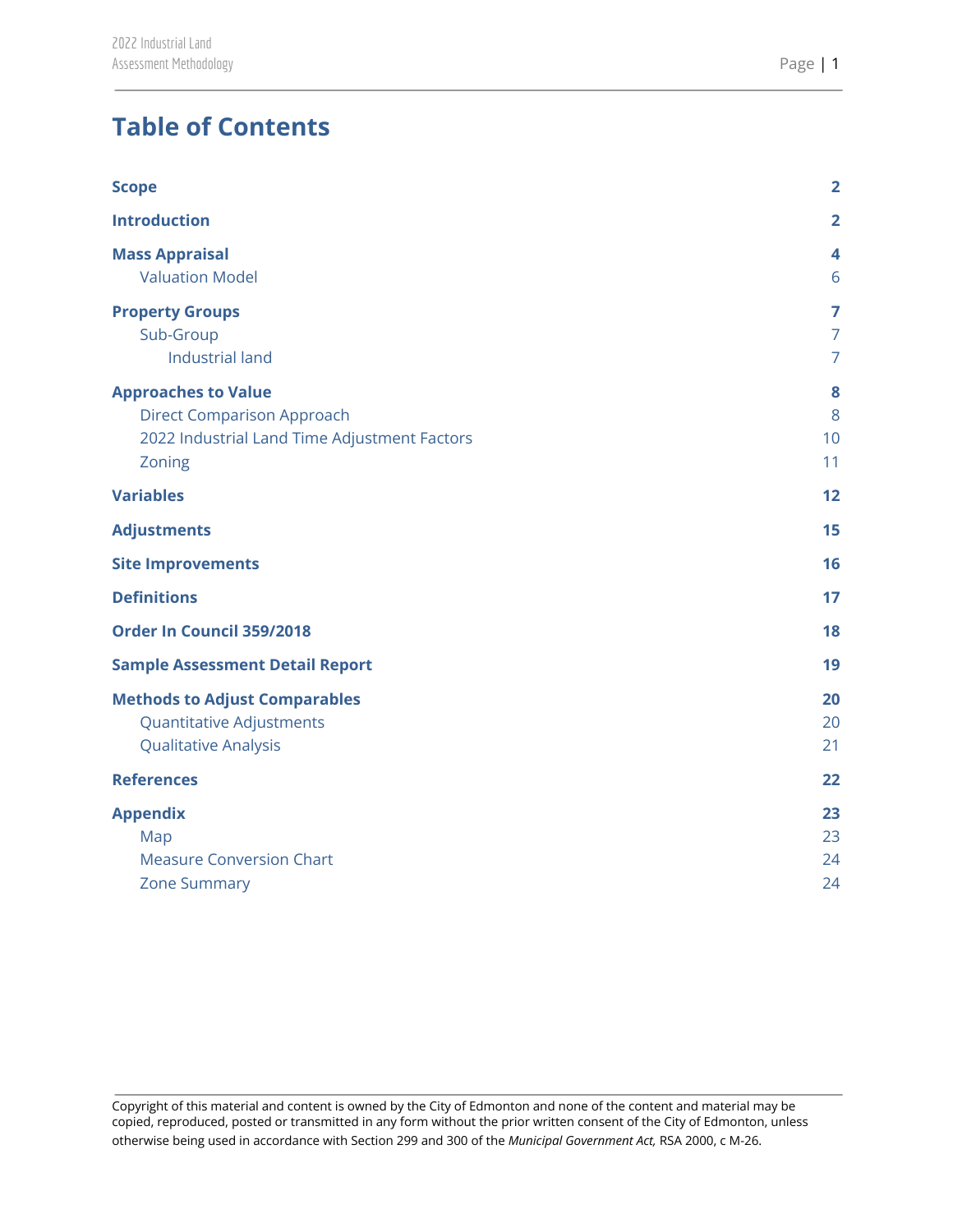# <span id="page-2-0"></span>**Scope**

This guide explains how industrial land properties are valued for assessment purposes. The guide is intended as a tool and complements the assessor's judgment in the valuation process.

# <span id="page-2-1"></span>**Introduction**

Property assessments in the City of Edmonton are prepared in accordance with the requirements of the Municipal Government Act, R.S.A. 2000, c. M-26, (hereinafter "MGA") and the *Matters Relating to Assessment and Taxation Regulation, 2018*, Alta Reg 203/17, (hereinafter "MRAT"). The *MRAT* regulation establishes the valuation standard to be used, defines the procedures to be applied, and proposes objectives for the quality to be achieved in the preparation of assessments. The legislation requires the municipality to prepare assessments that represent market value by application of the mass appraisal process. All assessments are expected to meet quality standards prescribed by the province in the MRAT regulation.

Property assessments represent:

- an estimate of the value;
- of the fee simple estate in the property;
- as the property existed on December 31, 2021;
- reflecting typical market conditions;
- as if the property had been sold on July 1, 2021;
- on the open market;
- from a willing seller to a willing buyer.

The assessment is a prediction of the value that would result when those specific, defined conditions are met.

The legislation requires the City of Edmonton to assess the fee simple estate.

"Fee simple interest [is] absolute ownership unencumbered by any other interest or estate… leased fee interest [is] the ownership interest held by the lessor, which includes the right to the contract rent specified in the lease plus the reversionary right when the lease expires… leasehold interest [is] the interest held by the lessee (the tenant or renter) through a lease conveying the rights of use and occupancy for a stated term under certain conditions."

> *Appraisal Institute of Canada, The Appraisal of Real Estate Third Canadian Edition, Vancouver, Canada, 2010, page 6.4*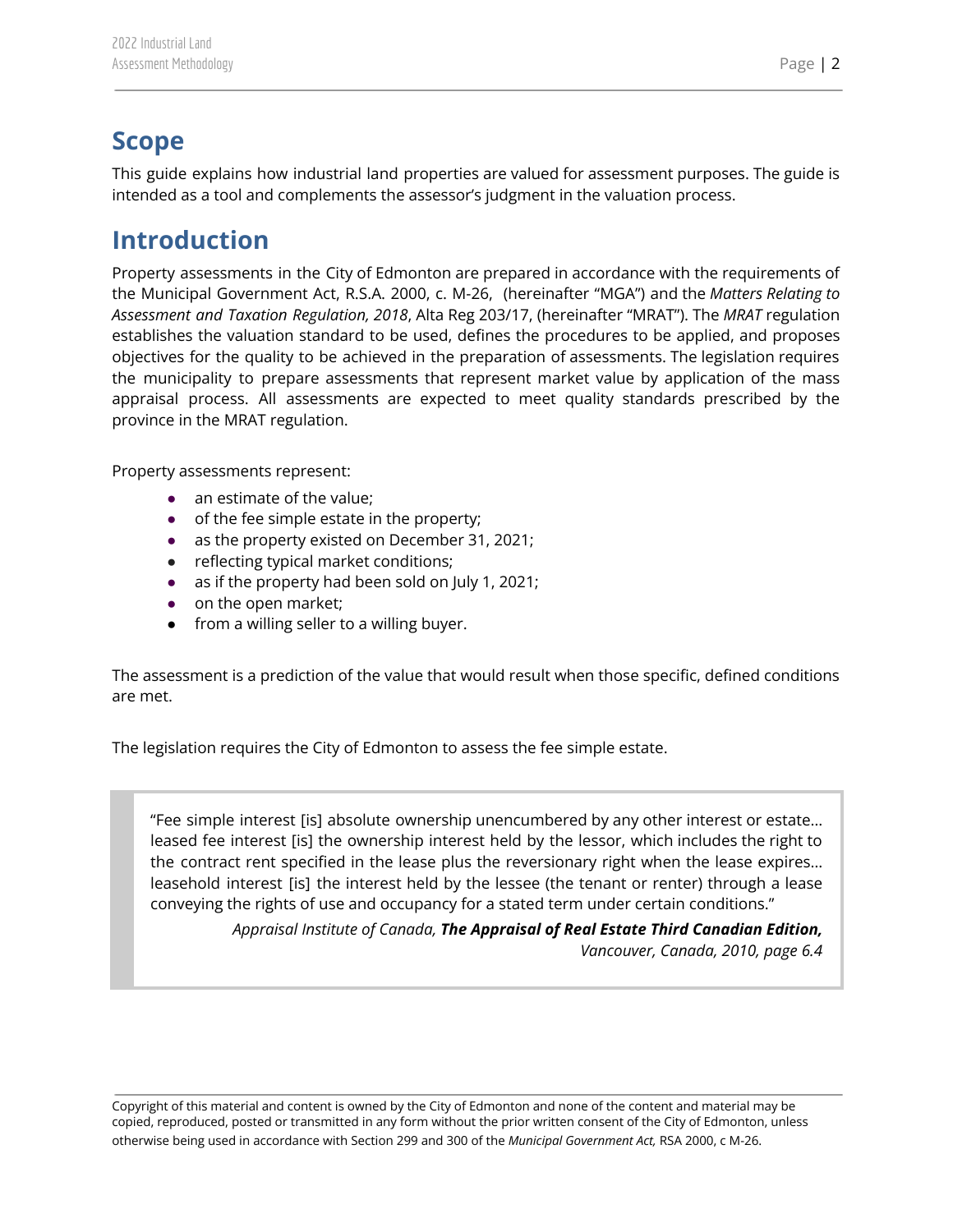#### Both *market value* and *property,* along with additional terms are defined in the *MGA* and *MRAT* :

#### s.284(1)(r) "**property**" means

(i) a parcel of land

(ii) an improvement, or

(iii) a parcel of land and the improvements to it

#### s.1(k) "**regulated property**" means

- (i) land in respect of which the valuation standard is agricultural use value,
- (ii) designated industrial property, or
- (iii) machinery and equipment

#### *MRAT s.1(k)*

*MGA .s.284(1)(r)*

s.9(1) the **valuation standard** for the land and improvements is market value unless subsection (2)… applies

#### *MRAT s.9(1)*

s.1(1)(n) "**market value**" means the amount that a property, as defined in section 284(1)(r), might be expected to realize if it is sold on the open market by a willing seller to a willing buyer

*MGA s.1(1)(n)*

#### *s.5* An assessment of property based on **market value**

- (a) must be prepared using mass appraisal,
- (b) must be an estimate of the value of the fee simple estate in the property, and
- (c) must reflect typical market conditions for properties similar to that property

*MRAT s.5*

s.289(2) Each assessment must reflect

(a) the characteristics and physical condition of the property on **December 31** of the year prior to the year in which a tax is imposed

*MGA s.289(2)(a)*

s.6 Any assessment prepared in accordance with the Act must be an estimate of the value of a property on **July 1** of the assessment year

#### *MRAT s.6*

s.1(g) "**mass appraisal**" means the process of preparing assessments for a group of properties using standard methods and common data and allowing for statistical testing *MRAT s.1(g)*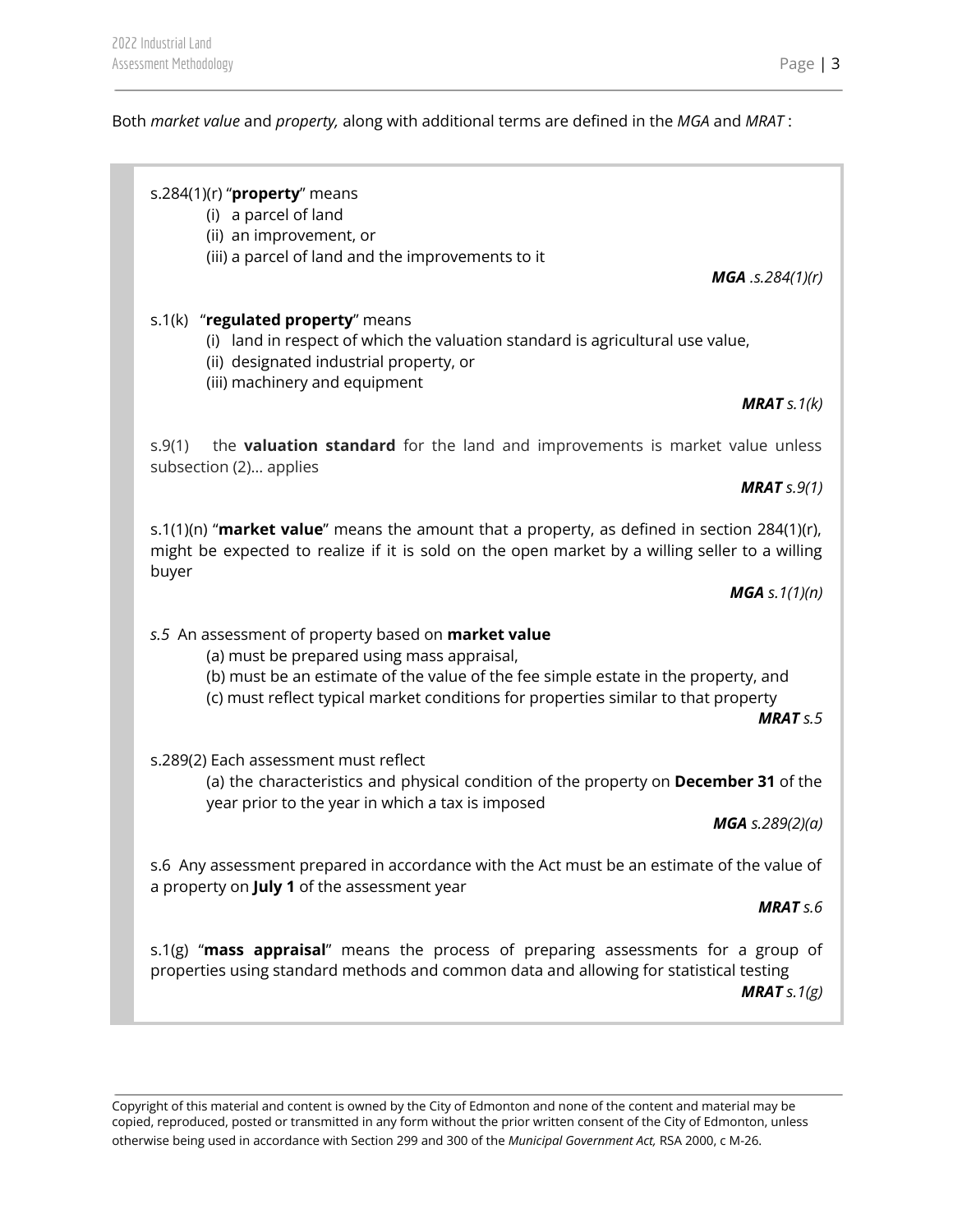<span id="page-4-0"></span>Mass appraisal is the legislated methodology used by the City of Edmonton for valuing individual properties, and involves the following process:

- properties are stratified into groups of comparable properties
- common property characteristics are identified for the properties in each group
- a uniform valuation model is created for each property group
- 31(c) **"valuation model"** means the representation of the relationship between property characteristics and their value in the real estate marketplace using a mass appraisal process

*MRAT s.31(c)*

The following two quotations indicate how the International Association of Assessing Officers distinguishes between mass appraisal and single-property appraisal:

"... single-property appraisal is the valuation of a particular property as of a given date: mass appraisal is the valuation of many properties as of a given date, using standard procedures and statistical testing."

"Also, mass appraisal requires standardized procedures across many properties. Thus, valuation models developed for mass appraisal purposes must represent supply and demand patterns for groups of properties rather than a single property."

*Property Appraisal and Assessment Administration, pg. 88-89*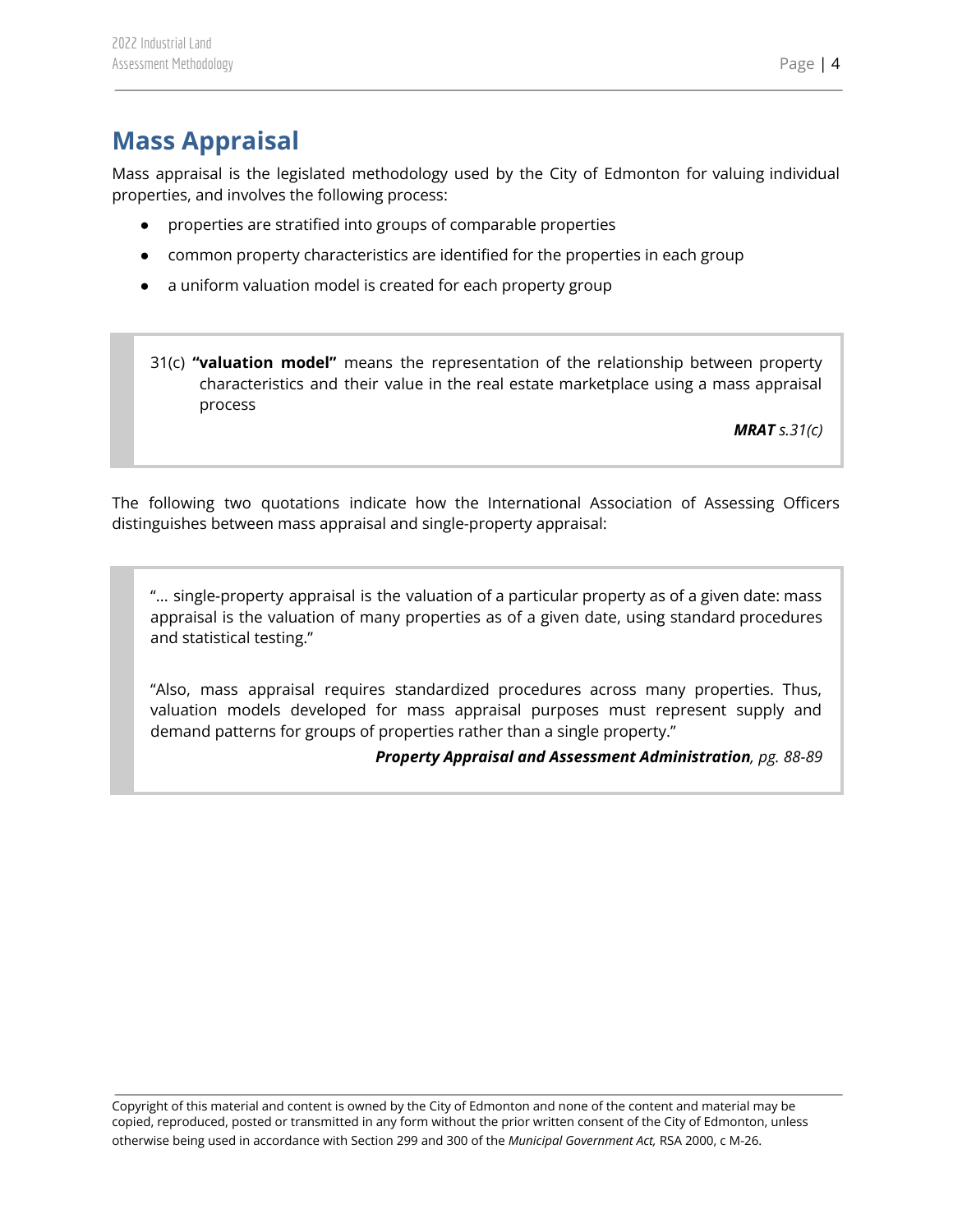For both mass appraisal and single-property appraisal, the process consists of the following stages:

|                                                                                                                           | <b>Mass Appraisal</b>                                                                                                                 | <b>Single Appraisal</b>                                                                                                                                                    |  |
|---------------------------------------------------------------------------------------------------------------------------|---------------------------------------------------------------------------------------------------------------------------------------|----------------------------------------------------------------------------------------------------------------------------------------------------------------------------|--|
| <b>Definition and</b><br><b>Purpose</b>                                                                                   | Mass appraisal is used to<br>determine the assessment<br>base for property taxation in<br>accordance with legislative<br>requirements | The client specifies the nature<br>of the value to be estimated,<br>this includes: rights to be<br>valued, effective date of<br>valuation, and any limiting<br>conditions. |  |
| Mass appraisal requires a<br>database of property<br><b>Data Collection</b><br>characteristics and market<br>information. |                                                                                                                                       | The extent of data collection is<br>specific to each assignment<br>and depends on the nature of<br>the client's requirements.                                              |  |
| <b>Market Analysis</b>                                                                                                    | Mass appraisal is predicated<br>on highest and best use.                                                                              | Market analysis includes the<br>analysis of highest and best<br>use                                                                                                        |  |
| <b>Valuation Model</b>                                                                                                    | Valuation procedures are<br>predicated on groups of<br>comparable properties.                                                         | Subject property is the focus<br>of the valuation. The analysis<br>of comparable properties is<br>generally six or less                                                    |  |
| <b>Validation</b>                                                                                                         | The testing of acceptable<br>analysis and objective criteria                                                                          | The reliability of the value<br>estimate is more subjective.<br>Acceptability can be judged by<br>the depth of research and<br>analysis of comparable sales                |  |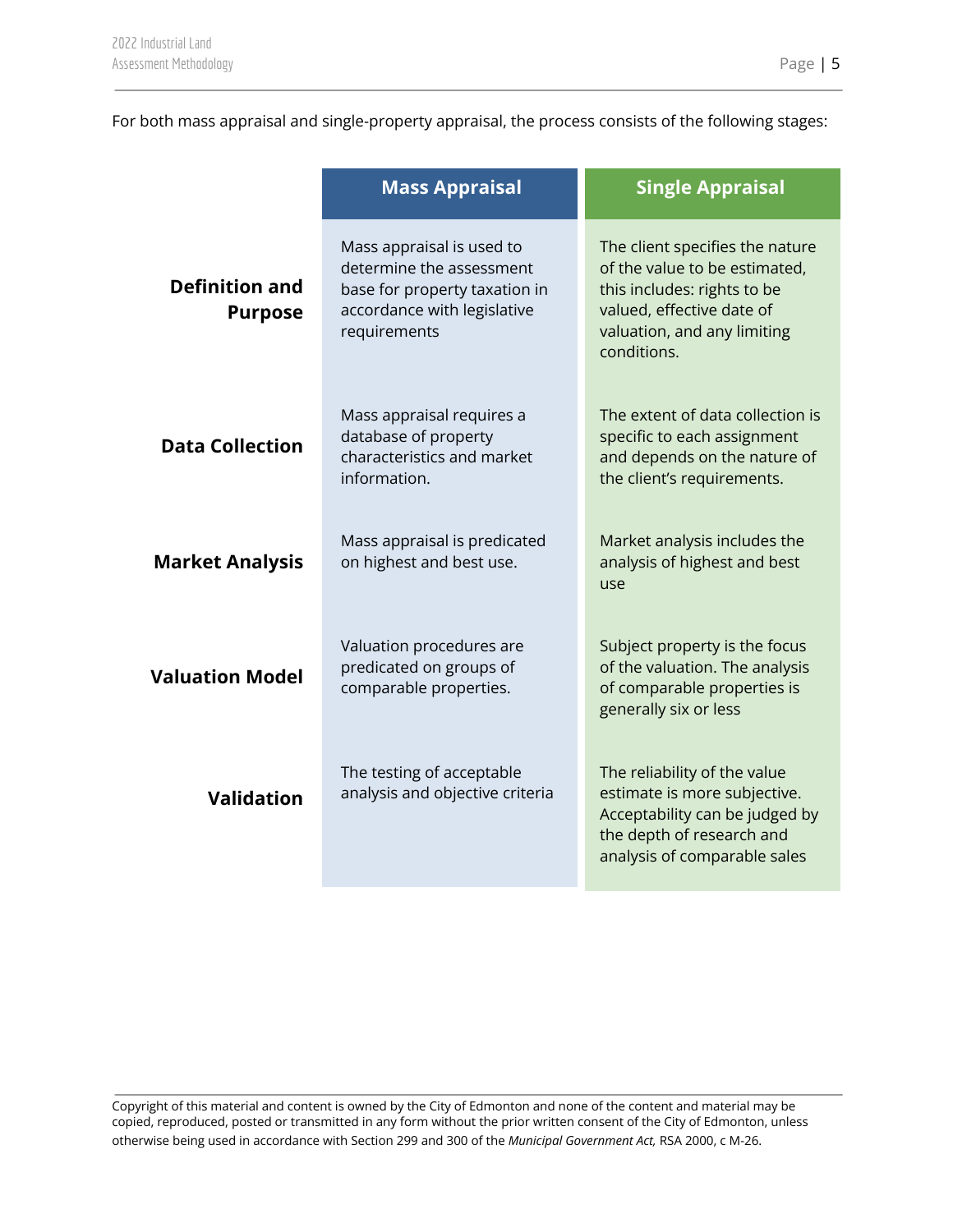## <span id="page-6-0"></span>Valuation Model

A valuation model creates an equation of variables, factors and coefficients that explains the relationship between estimated market value and property characteristics. An assessed value is then calculated by applying the appropriate valuation model to individual properties within a property type.

| s31  | (a) "coefficient" means a number that represents the quantified relationship of each<br>variable to the assessed value of a property when derived through a mass appraisal<br>process |
|------|---------------------------------------------------------------------------------------------------------------------------------------------------------------------------------------|
|      | (b) "factor" means a property characteristic that contributes to a value of a property;                                                                                               |
|      | (d) "variable" means a quantitative or qualitative representation of a property<br>characteristic used in a valuation model                                                           |
|      | <b>MRAT</b> , s.31 (a), (b) and (d)                                                                                                                                                   |
| s.33 | Information prescribed  does not include coefficients                                                                                                                                 |
|      | <b>MRAT</b> , $s.33(3)$                                                                                                                                                               |
|      |                                                                                                                                                                                       |

| <b>Valuation</b><br><b>Model</b> | variables are identified from property characteristics<br>$\bullet$<br>statistical analysis determines how variables affect market value<br>$\bullet$<br>• factors and coefficients are determined |
|----------------------------------|----------------------------------------------------------------------------------------------------------------------------------------------------------------------------------------------------|
|                                  | • the resulting valuation models are applied to property<br>characteristics                                                                                                                        |

Depending on the property type multiple regression analysis or other mass appraisal techniques are used to determine variables, factors and coefficients.

**"Multiple Regression Analysis (MRA)**: a statistical technique used to analyze data to predict market value (dependent variable) from known values of property characteristics (independent variables)"

*Property Appraisal and Assessment Administration, p.653*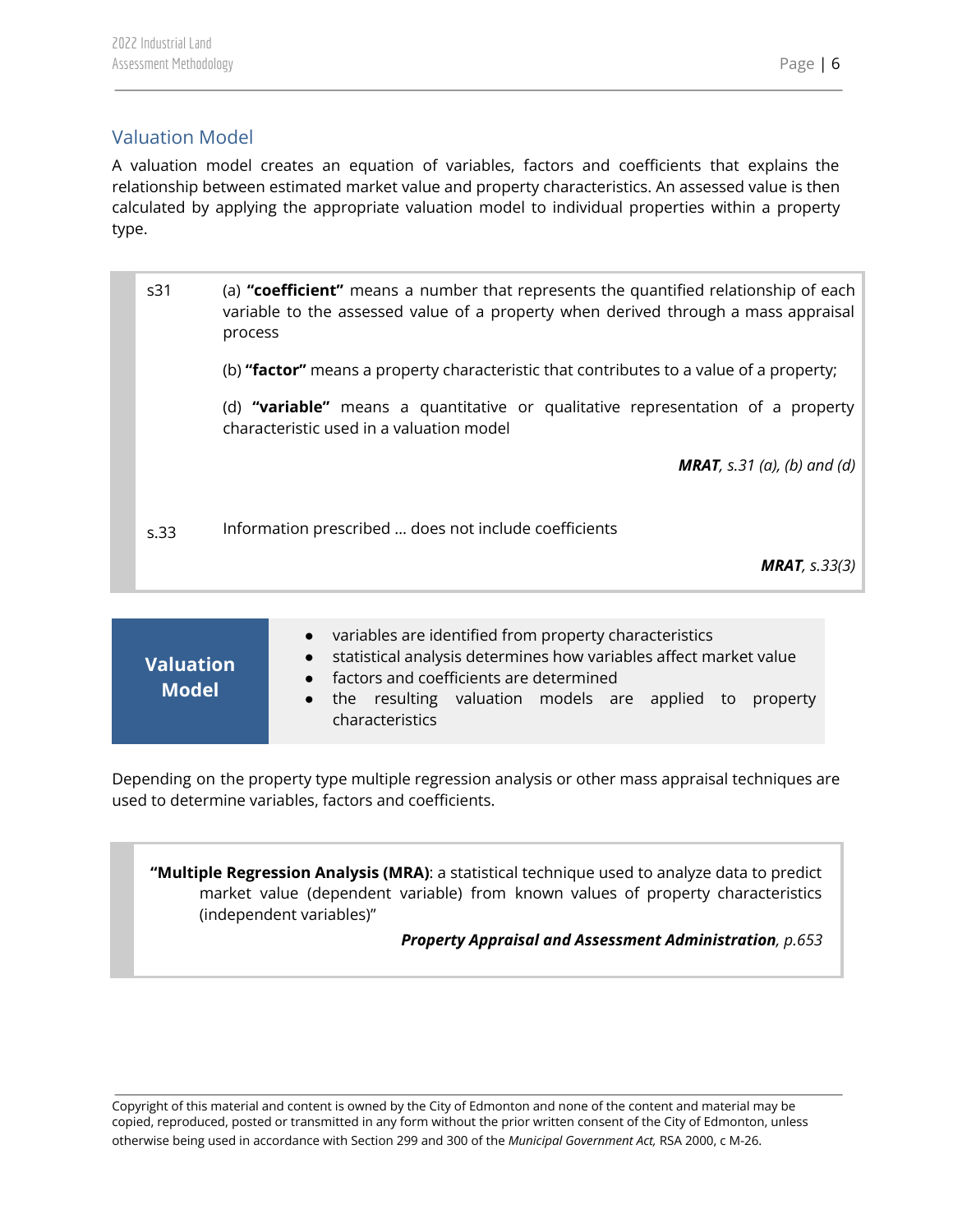# <span id="page-7-0"></span>**Property Groups**

#### **Industrial**

There are a number of reasons why a given property is included in the industrial inventory. Zoning and highest and best use are key indicators in a property's classification. As well, based on the principles of urban economics, properties of similar use typically cluster together, and even when competing firms in the same sector cluster there may be advantages because the cluster attracts more suppliers and customers than a single firm could achieve alone.

### <span id="page-7-1"></span>Sub-Group

Some property groups have sub-groups. This guide is for the industrial land sub-group.

#### <span id="page-7-2"></span>**Industrial land**

For the 2022 tax year, vacant properties were included in the industrial land inventory based upon their effective zoning. Properties with an effective zoning included in the City of Edmonton Zoning Bylaw 12800 Industrial Zones, with the addition of the Industrial Reserve Zone, are included in the 2022 industrial land inventory. See the definition of zoning provided later in this brief for a complete list of industrial land zonings. Some parcels may have minor improvements such as paving or fencing.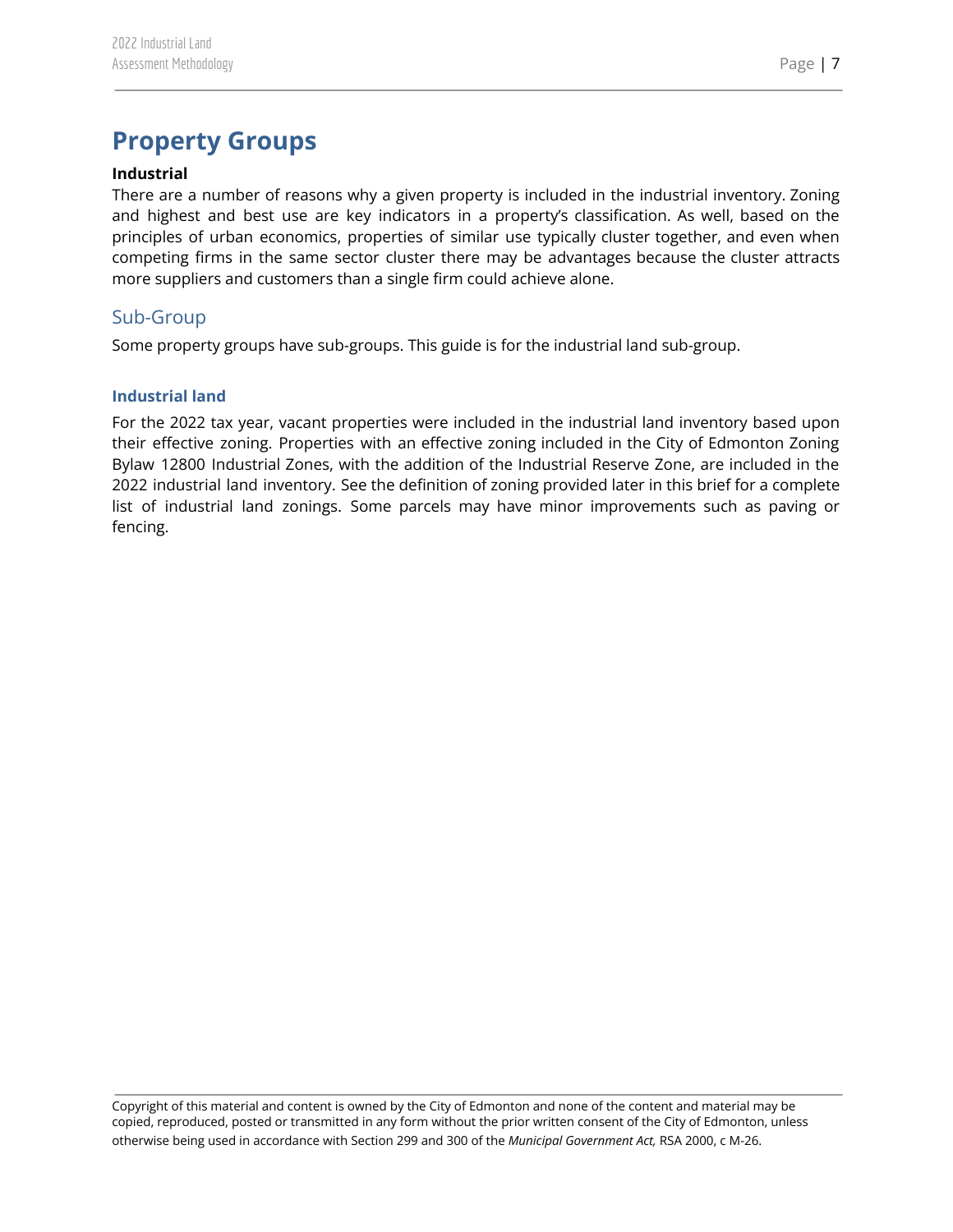# <span id="page-8-0"></span>**Approaches to Value**

The approaches to determine market value are the direct comparison, income, and cost approaches.

| <b>Direct</b><br><b>Comparison</b><br><b>Approach</b> | Typical market value (or some other characteristic) is determined by<br>referencing comparable sales and other market data. It is often used<br>when sufficient sales or market data is available. It may also be referred<br>to as the Sales Comparison Approach.                                                 |
|-------------------------------------------------------|--------------------------------------------------------------------------------------------------------------------------------------------------------------------------------------------------------------------------------------------------------------------------------------------------------------------|
| <b>Income</b><br><b>Approach</b>                      | This approach considers the typical actions of renters, buyers and sellers<br>when purchasing income-producing properties. This approach estimates<br>the typical market value of a property by determining the present value<br>of the projected income stream. Often used to value rental or leased<br>property. |
| Cost<br><b>Approach</b>                               | Typical market value is calculated by adding the depreciated replacement<br>cost of the improvements to the estimated value of land. It is often used<br>for properties under construction or when there is limited market data<br>available.                                                                      |

## <span id="page-8-1"></span>Direct Comparison Approach

For this property group, the assessment is determined using the direct comparison approach. It is the most appropriate method of valuation for industrial land in the City of Edmonton because it mirrors the actions of buyers and sellers in the marketplace and sufficient sales data exists in order to derive reliable market estimates.

Support for the direct comparison approach comes from several reputable sources, for example:

*This approach is usually the preferred approach for estimating values for residential and other property types with adequate sales.*

*(IAAO, 2013, sec. 4.3)*

*The Direct Comparison approach provides the most credible indication of value for owner-occupied commercial and industrial properties, i.e., properties that are not purchased primarily for their income-producing characteristics. These types of properties are amenable to direct comparison because similar properties are commonly bought and sold in the same market.*

*Appraisal Institute of Canada [AIC], 2010, p. 13.4*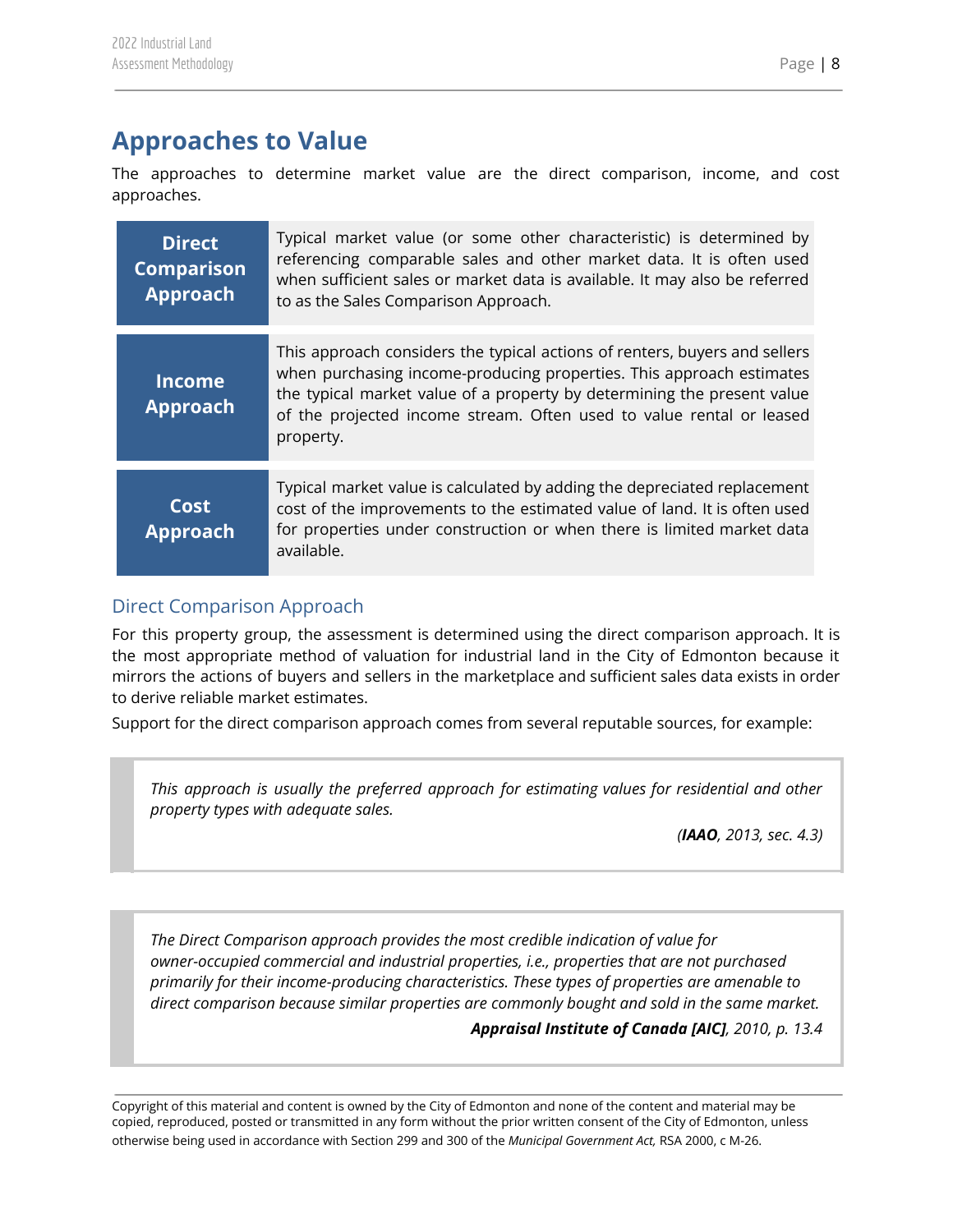#### **Sales**

The City of Edmonton validates all land title transactions (sales). The validation process can include site inspections, interviews with parties involved, a review of land title documents, corporate searches, third party information, and sale validation questionnaires.

The City of Edmonton reviews sales occurring from July 1, 2016 to June 30, 2021 for the 2022 valuation of industrial land properties. Time adjustments are applied to sale prices to account for any market fluctuations occurring between the sale date and the July 1, 2021 legislated valuation date.

Sale price reflects the condition of a property on the sale date and may not be equal to the **assessment.**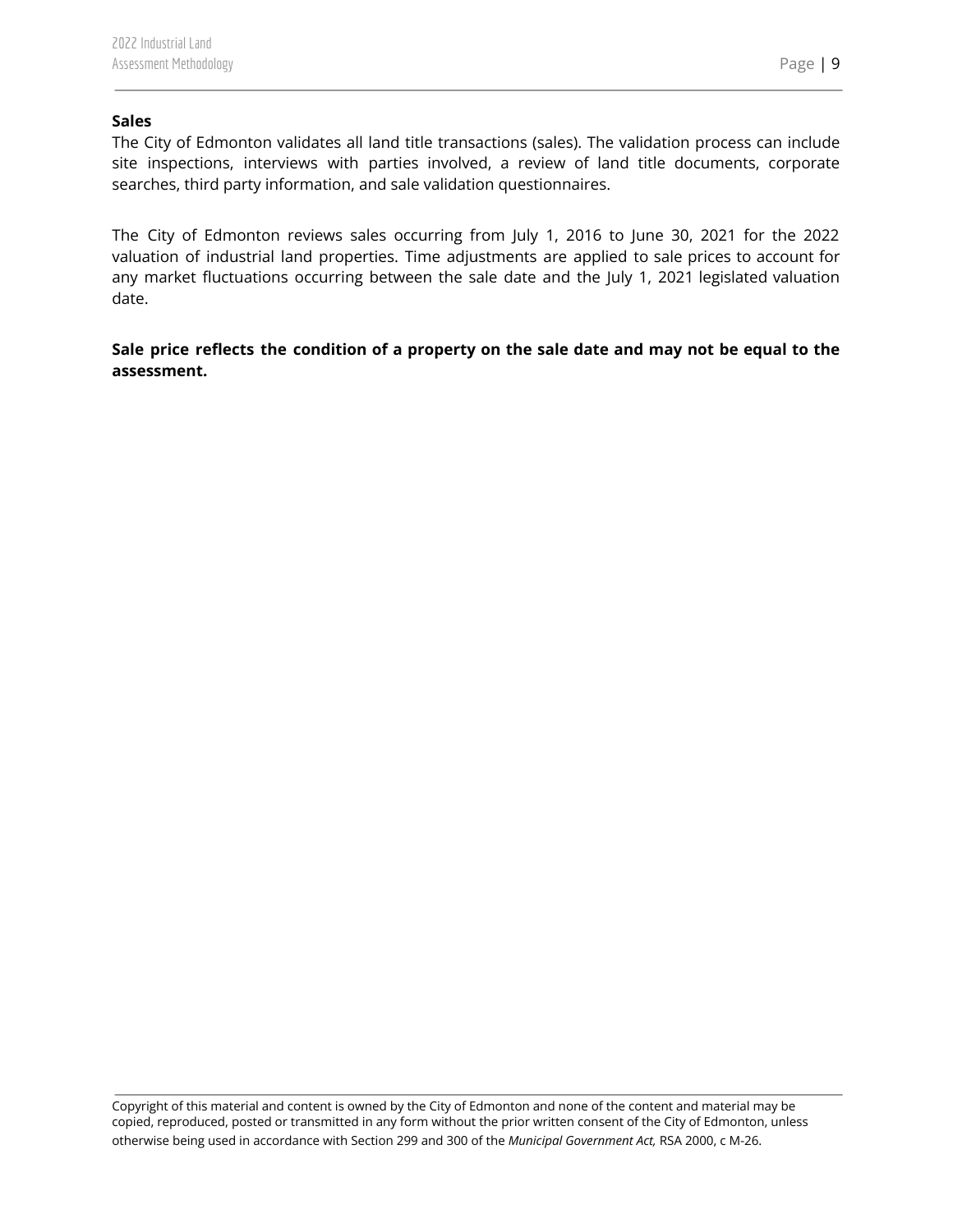## <span id="page-10-0"></span>2022 Industrial Land Time Adjustment Factors

| <b>YEAR</b> | <b>MONTH</b> | <b>ADJUSTMENT</b> | <b>YEAR</b> | <b>MONTH</b> | <b>ADJUSTMENT</b> |
|-------------|--------------|-------------------|-------------|--------------|-------------------|
| 2016        | Jul          | 1.0000            | 2019        | Jan          | 1.0000            |
| 2016        | Aug          | 1.0000            | 2019        | Feb          | 1.0000            |
| 2016        | Sep          | 1.0000            | 2019        | Mar          | 1.0000            |
| 2016        | Oct          | 1.0000            | 2019        | Apr          | 1.0000            |
| 2016        | Nov          | 1.0000            | 2019        | May          | 1.0000            |
| 2016        | Dec          | 1.0000            | 2019        | Jun          | 1.0000            |
| 2017        | Jan          | 1.0000            | 2019        | Jul          | 1.0000            |
| 2017        | Feb          | 1.0000            | 2019        | Aug          | 1.0000            |
| 2017        | Mar          | 1.0000            | 2019        | Sep          | 1.0000            |
| 2017        | Apr          | 1.0000            | 2019        | Oct          | 1.0000            |
| 2017        | May          | 1.0000            | 2019        | Nov          | 1.0000            |
| 2017        | Jun          | 1.0000            | 2019        | Dec          | 1.0000            |
| 2017        | Jul          | 1.0000            | 2020        | Jan          | 1.0000            |
| 2017        | Aug          | 1.0000            | 2020        | Feb          | 1.0000            |
| 2017        | Sep          | 1.0000            | 2020        | Mar          | 1.0000            |
| 2017        | Oct          | 1.0000            | 2020        | Apr          | 1.0000            |
| 2017        | Nov          | 1.0000            | 2020        | May          | 1.0000            |
| 2017        | Dec          | 1.0000            | 2020        | Jun          | 1.0000            |
| 2018        | Jan          | 1.0000            | 2020        | Jul          | 1.0000            |
| 2018        | Feb          | 1.0000            | 2020        | Aug          | 1.0000            |
| 2018        | Mar          | 1.0000            | 2020        | Sep          | 1.0000            |
| 2018        | Apr          | 1.0000            | 2020        | Oct          | 1.0000            |
| 2018        | May          | 1.0000            | 2020        | Nov          | 1.0000            |
| 2018        | Jun          | 1.0000            | 2020        | Dec          | 1.0000            |
| 2018        | Jul          | 1.0000            | 2021        | Jan          | 1.0000            |
| 2018        | Aug          | 1.0000            | 2021        | Feb          | 1.0000            |
| 2018        | Sep          | 1.0000            | 2021        | Mar          | 1.0000            |
| 2018        | Oct          | 1.0000            | 2021        | Apr          | 1.0000            |
| 2018        | Nov          | 1.0000            | 2021        | May          | 1.0000            |
| 2018        | Dec          | 1.0000            | 2021        | Jun          | 1.0000            |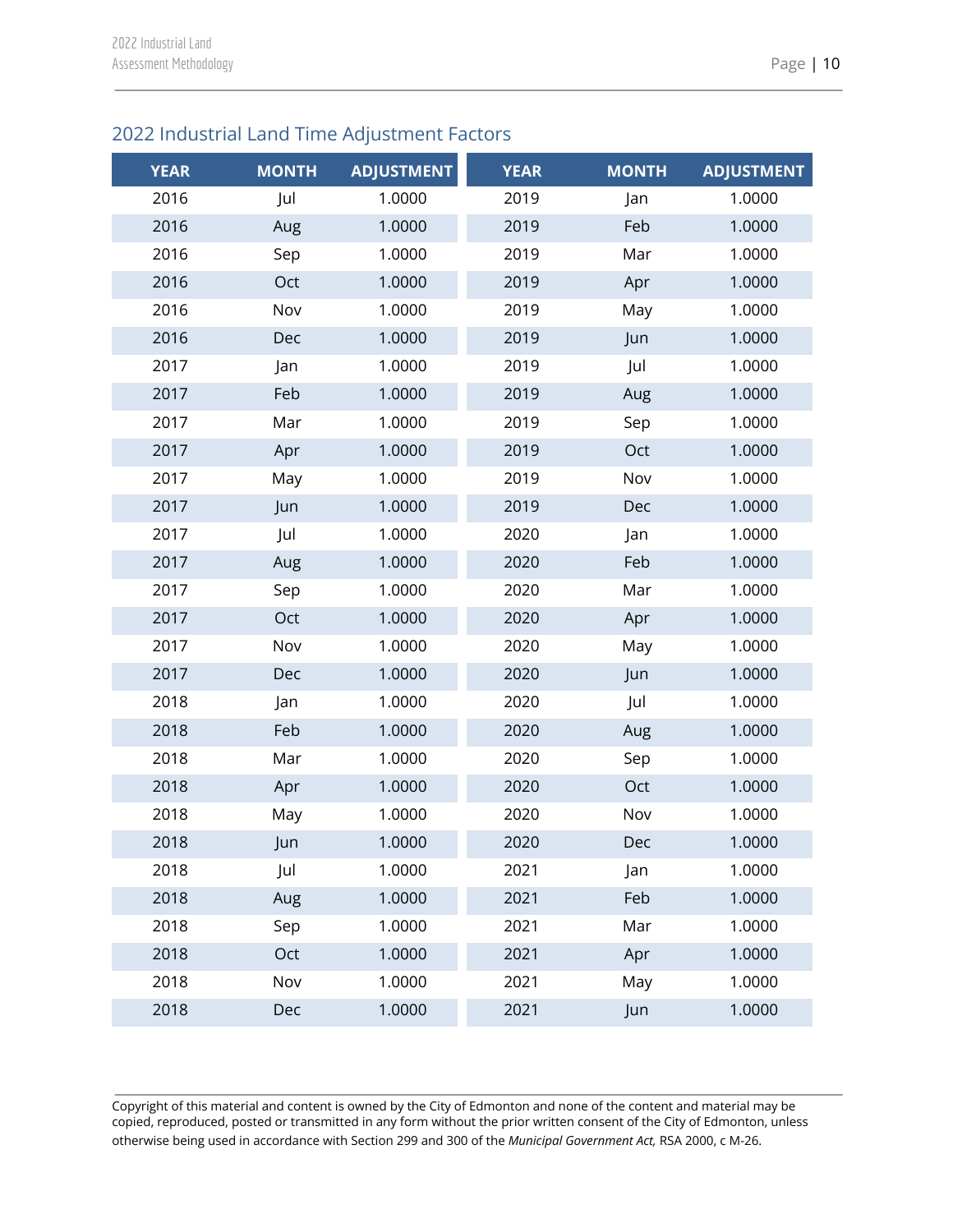## <span id="page-11-0"></span>Zoning

The rules and regulations for land development within Edmonton are contained in the Zoning Bylaw, No. 12800.

s.6.123 **zone:** a specific group of listed Uses and Development Regulations which regulate the Use and Development of land within specific geographic areas of the City...

*Zoning Bylaw No. 12800, 2017, s. 6.123*

An industrial zone summary is in the appendix.

The actual zoning may affect the property's classification; however, not all property conforms to the zoning use set out in the Zoning Bylaw. In these cases, an effective zoning is applied to reflect the current use and/or development potential of the property. The effective zoning is an internal coding and may differ from the actual zoning.

643(1) If a development permit has been issued on or before the day on which a land use bylaw or a land use amendment bylaw comes into force in a municipality and the bylaw would make the development in respect of which the permit was issued a nonconforming use or nonconforming building, the development permit continues in effect in spite of the coming into force of the bylaw.

*MGA, s.643(1)*

In cases where a legal non-conforming use is discontinued for six (6) or more months, any future use must conform to the Zoning Bylaw.

643(2) A non-conforming use of land or a building may be continued but if that use is discontinued for a period of 6 consecutive months or more, any future use of the land or building must conform with the land use bylaw then in effect.

*MGA, s.643(2)*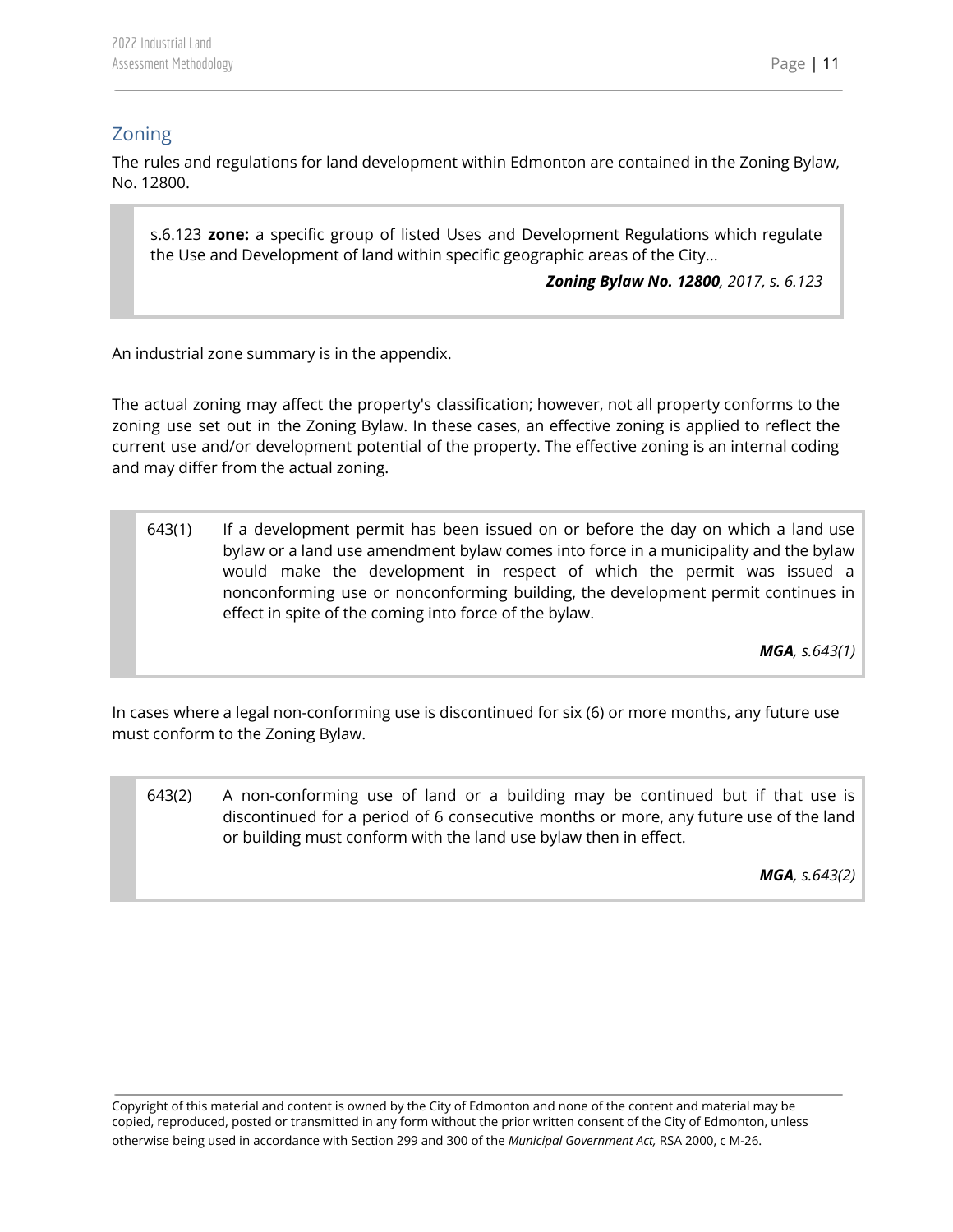# <span id="page-12-0"></span>**Variables**

Below is the list of variables that affect the assessment value for 2022.

| <b>Effective Zoning</b> | Lot size  |
|-------------------------|-----------|
| Market area             | Servicing |
| Traffic influence       |           |

**Effective zoning:** Effective zoning is an internal coding applied to reflect the current use and/or development potential of a parcel. Effective zoning will generally reflect the actual zoning of a parcel, but may differ on properties with a legal non-conforming use, Direct Control zoning or in other limited circumstances. Refer to the Appendix for further zoning information. For 2022, Business Industrial (IB) and Heavy Industrial (IH) zoning affects the assessment value.

**Lot size:** Lot size is the area of a specific parcel determined through a Geographic Information System (GIS). Survey plans are validated with geometric-based mathematical calculations to each lot corner, registering these locations back to the survey control network established by the province. More information on the survey control network can be found on the Government of Alberta's website (https://www.alberta.ca/geodetic-control-unit.aspx).

**Market area:** Market areas are geographic areas defined using location boundaries. There are 12 market areas. See enclosed maps titled 2022 Industrial Land Market Areas.

For 2022, the following market areas were grouped together:

- Market Area 2 and Market Area 3
- Market Area 9 and Market Area 10

**Servicing:** The following services have been analyzed for 2022 valuation purposes:

- Sanitary sewer service
- Storm sewer service
- Water supply service

All properties are valued as fully serviced, partially serviced or unserviced. If a property has all three levels of servicing, it is valued as fully serviced. If a property lacks one or two levels of servicing, it is valued as partially serviced. If a property lacks all three levels of servicing, it is valued as unserviced. The servicing classifications are presented in the table below.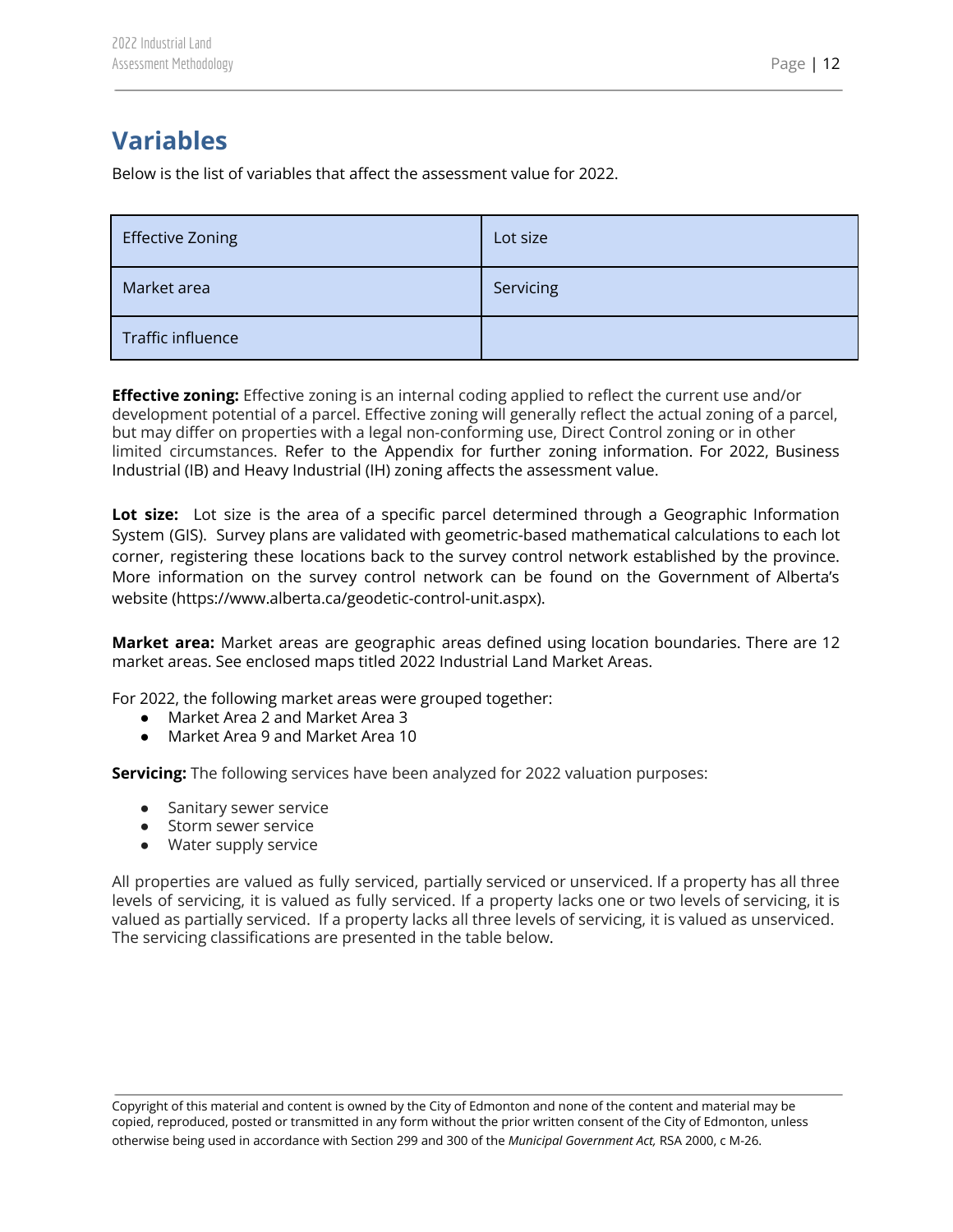| <b>Levels of Services</b>  | <b>Servicing</b><br><b>Classification</b> |
|----------------------------|-------------------------------------------|
| All three services present | <b>Fully Serviced</b>                     |
| Lacks one or two services  | <b>Partially Serviced</b>                 |
| Lacks all three services   | Unserviced                                |

**Present** indicates that a property has a specified service and **Absent** indicates that a property does not have a specified service.

#### **The individual services are defined as follows:**

**Sanitary sewer service:** Sanitary sewers refer to the public infrastructure (either separate or combined with storm sewers) provided for a property to collect sanitary waste water.

- **Present** Our records show that sanitary sewers are adjacent to the property.
- **Absent** Our records show that sanitary sewers are not adjacent to the property.

**Storm sewer service:** Storm sewers refer to the public infrastructure (either separate or combined with sanitary sewers) provided for a property to collect storm water.

- **Present** Our records show that storm sewers are adjacent to the property.
- **Absent** Our records show that storm sewers are not adjacent to the property.

**Water supply service:** Water supply service refers to the public water supply infrastructure available to a property.

- **Present** Our records show that the property is adjacent to a water supply service.
- **Absent** Our records show the property is not adjacent to a water supply service.

**Traffic influence:** This attribute is only applied to properties that have access to a traffic influence. Access is having direct entry to the property from public roads including service roads.

The level of influence is based upon the annual weekday traffic volume counts as reported by the City of Edmonton Transportation Planning Branch. The 2018 Average Annual Weekday Traffic Volumes Report is accessible on the City website, [www.edmonton.ca,](http://www.edmonton.ca) under "Driving, Cycling & Walking > Transportation Data > Traffic Flow Maps & Reports > 2011-2018 Average Annual Weekday Traffic Volumes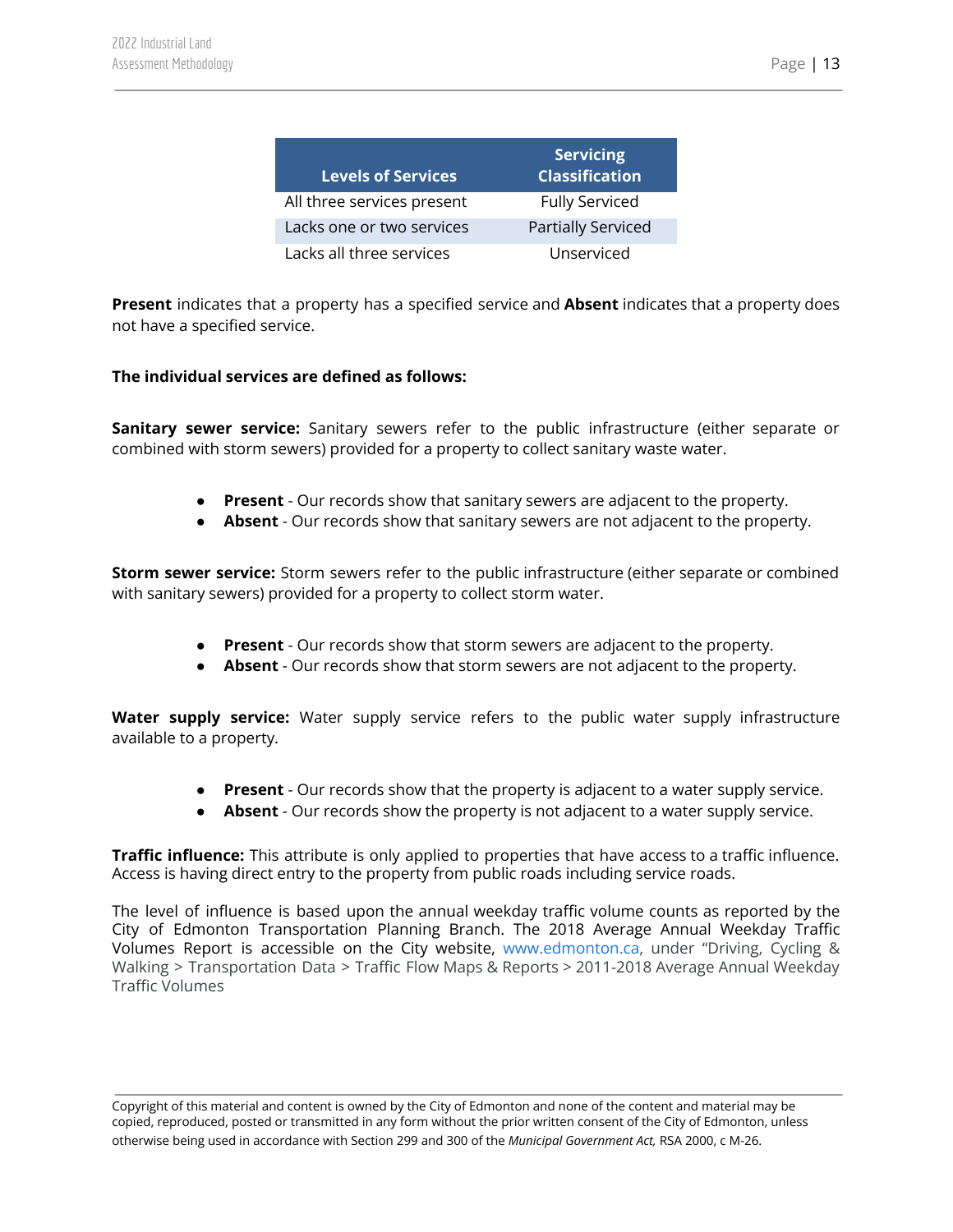Definitions for each individual traffic attribute are as follows:

- **● Minor**
	- Roads with the recorded traffic flow of 1,500-5,000 vehicles per day
- **● Moderate**

Roads with the recorded traffic flow of 5,001-15,000 vehicles per day.

**● Major**

Roads with the recorded traffic flow of 15,001-50,000 vehicles per day (for example, 50th Street, 170th Street or 97th Street).

**● Extreme**

Roads with the recorded traffic flow of more than 50,000 vehicles per day (for example, Whitemud Drive or Yellowhead Trail)

**● Anthony Henday Drive**

Property is adjacent to the Anthony Henday Drive ring road.

For 2022, the following traffic attributes were grouped together:

● Major, Extreme and Anthony Henday Drive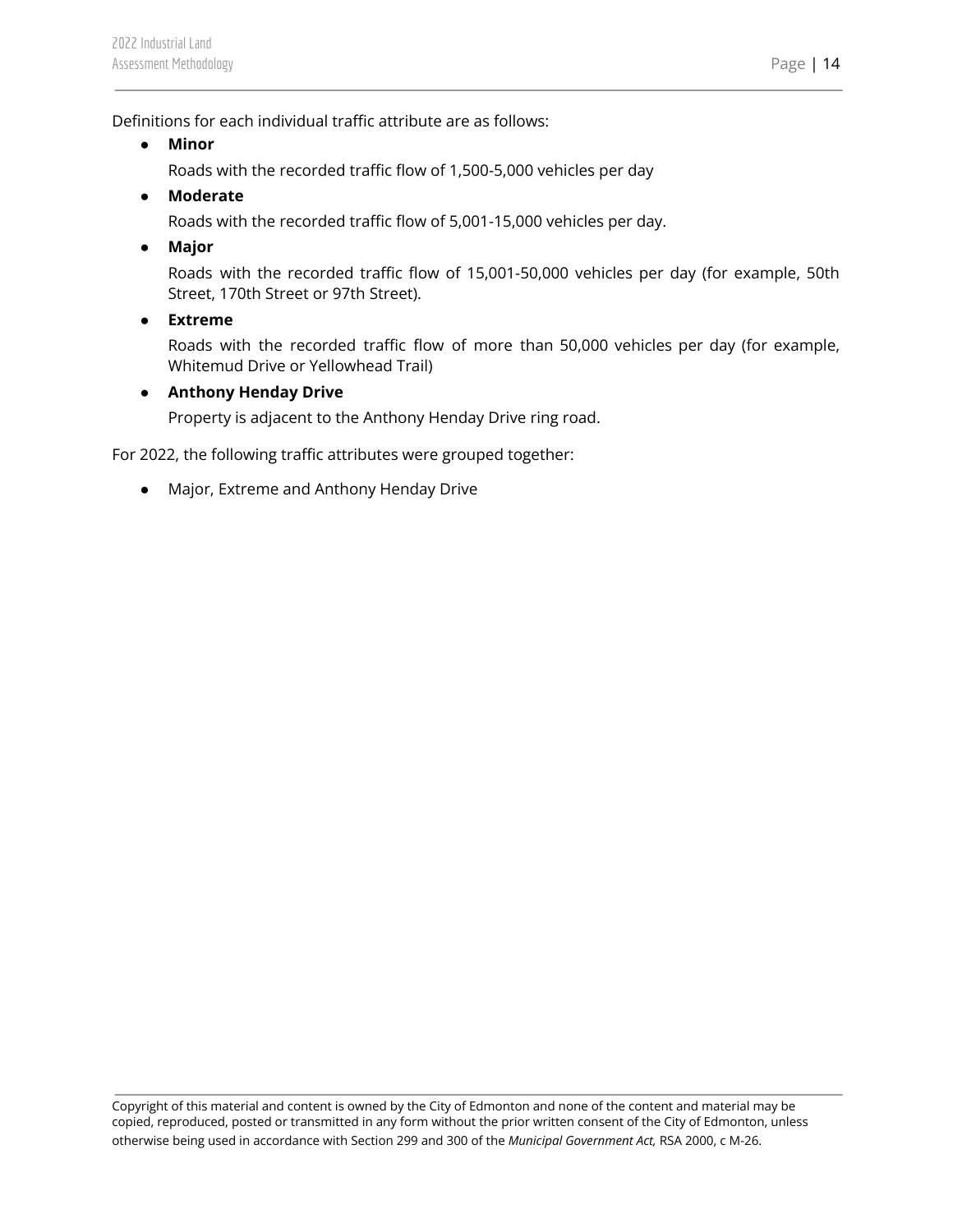# <span id="page-15-0"></span>**Adjustments**

Adjustments may be applied to properties with atypical influences on a site specific basis to recognize their effect on value. Adjustments include but are not limited to:

| Access to lot   | Easement           | Restrictive covenant         |  |
|-----------------|--------------------|------------------------------|--|
| Irregular shape | Adverse topography | Remnant lot                  |  |
| Contamination   | Neighbourhood      | Land market adjustment (LMA) |  |

The following adjustment schedule is applied when adjusting for *access to lot*, *easement*, *restrictive covenant*, *irregular shape adjustment*, and *adverse topography*:

- **Minor** 5% negative adjustment
- **Moderate-** 10% negative adjustment
- **Major** 15% negative adjustment
- **Extreme** 20% negative adjustment

**Access to lot:** Properties that do not have reasonable future accessibility to a city roadway.

**Easement:** An easement is a legal encumbrance registered against the title of land allowing the right to use and/or enter onto the real property of another without possessing it. Easements may include easements for access, locating utilities, or otherwise limiting or precluding the use of the area subject to the easement. An adjustment for an Easement will only be applied where the easement may impair (or "can be demonstrated to impair") the development potential of the land.

**Restrictive covenant:** An agreement that restricts the use or occupancy of all or part of a property and that may be registered on the title to a property and runs with the land. An adjustment for a Restrictive Covenant will only be applied where the covenant may impair the development potential of the land.

**Irregular shape adjustment:** An adjustment may be applied if the shape of a property hinders the developability of the property where it cannot be reasonably developed to a site coverage of 33%.

**Adverse topography:** Adverse topography indicates a property has certain topographical constraints that are not typical for the area and negatively affects the overall suitability of the land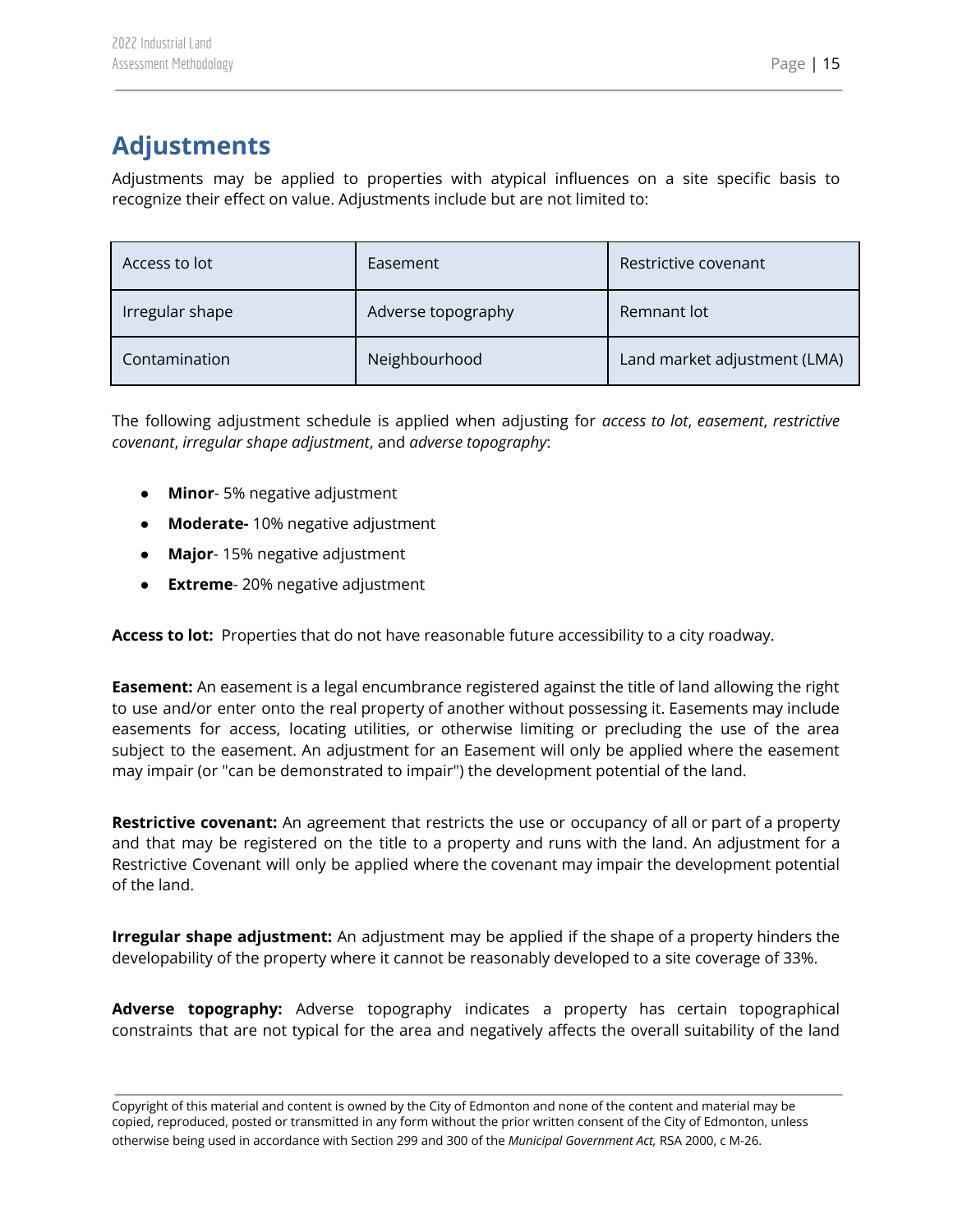for development. These constraints may include, but are not limited to, significant slopes or wetland subsoil conditions resulting from sloughs, ponds and natural drainage onto the property.

**Remnant lot:** A remnant lot is a vacant lot that is severely restricted due to a small lot size or atypical configuration**.**

**Contamination:** Contamination refers to property that has been affected by environmental contamination which includes adverse conditions resulting from the release of hazardous substances into surface water, groundwater, or soil.

**Neighbourhood:** Each property is located in a neighbourhood according to boundaries set by the City of Edmonton. Maps identifying these neighbourhood boundaries are accessible on the City website, <http://maps.edmonton.ca/map.aspx> (click on "Areas" in the Legend and select "Neighbourhood" in the "I'm looking for" drop-down menu). For 2021, the following areas received adjustments based on market value analysis:

- **Market Area 5 -** Hurstwood Special Development Area
- **Market Area 6 -** 6160 (Davies Industrial East)
- **● Market Area 10** 8887 (Edmonton South Central)

**Land market adjustment (LMA):** An LMA is applied after all other adjustments to accounts for characteristics not common to many properties but can be demonstrated to impact market value. This adjustment is used in rare circumstances where the influence on the property cannot be accounted for or described by the usual attributes such as topography or shape, etc. The reason for the LMA will be provided in response to requests for information made pursuant to Section 299 or 300 of the MGA.

A Land Market Adjustment is a negative adjustment, and changes in increments of 5%. An LMA may be indicated as follows:

**● Land market adjustment applied (Yes)**

## <span id="page-16-0"></span>**Site Improvements**

Some parcels may have improvements such as paving or fencing. Typical market value is calculated by adding the depreciated replacement cost of the improvements to the estimated value of land. For more information please refer to the City of Edmonton's Non-Residential Properties Cost Methodology Guide found on the City website, [www.edmonton.ca](http://www.edmonton.ca), under "Home & Neighbourhood > Assessment of Properties > Reference Materials > 2022 Cost.

**Fencing:** An industrial land property may be improved with fencing. Fencing on industrial land properties was valued using the Marshall & Swift Costing Manual.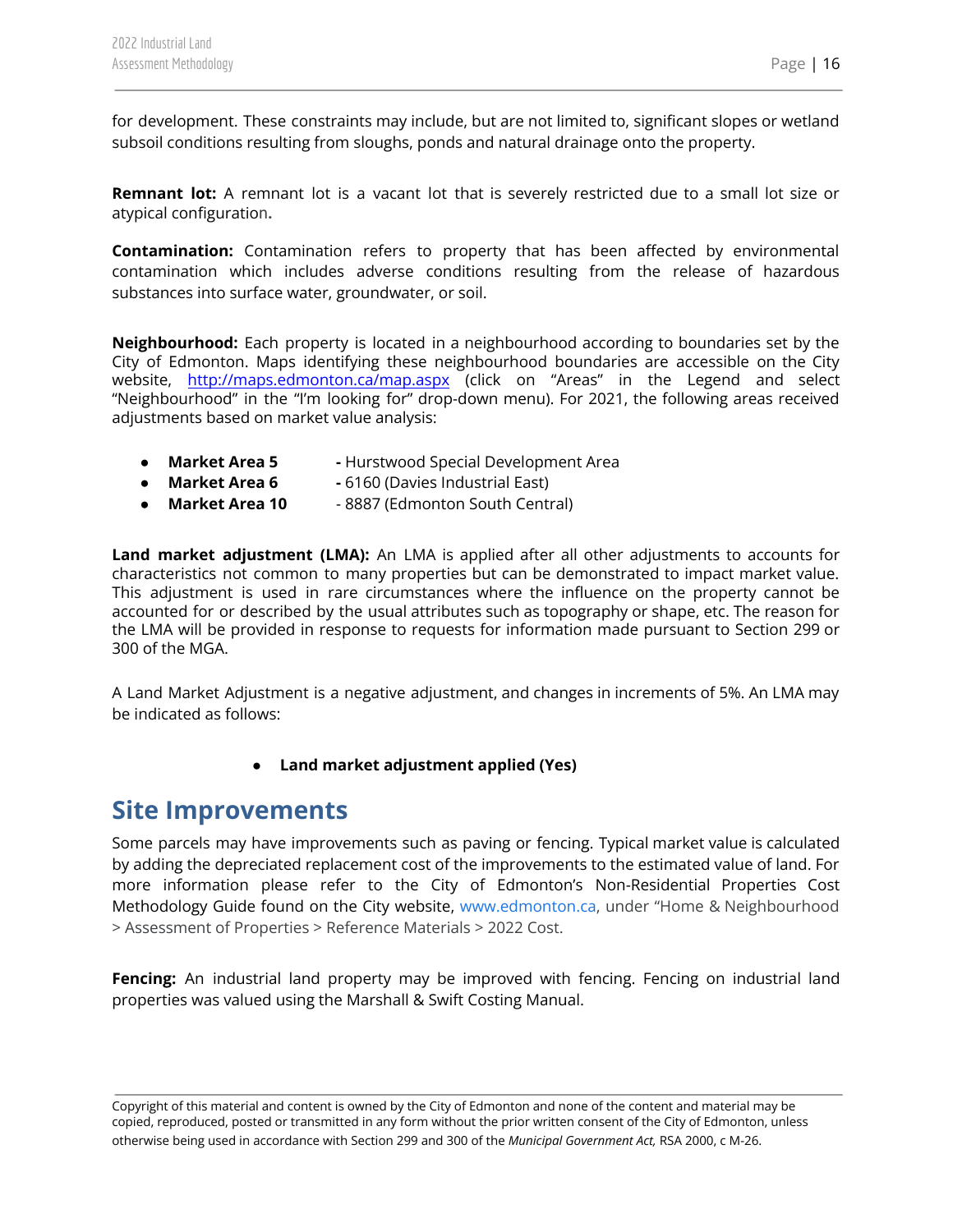**Pavement:** An industrial land property may be improved with hard surfacing, such as asphalt. Pavement on industrial land properties was valued using the Marshall & Swift Costing Manual.

# <span id="page-17-0"></span>**Definitions**

**Land use (LUC):** Land use is an internal coding used to categorize the current use of a property. The amount of a property subject to any specific LUC will be expressed as a percentage of total assessed value. For 2022, the LUC did not affect the value of industrial land. Industrial land may have the following LUCs:

| <b>Description</b>                                      | <b>Description</b>                                         |
|---------------------------------------------------------|------------------------------------------------------------|
| Undeveloped non-residential<br>land                     | Farm land                                                  |
| Fenced storage                                          | Rural land adjacent to water and<br>sewer (farmland class) |
| Paved/fenced parking lot for<br>non-residential use     | Undeveloped non-residential land                           |
| Unpaved/unfenced parking lot<br>for non-residential use | Transitional land: non-residential to<br>residential       |

**Type:** Type specifies whether the variable applies to the account, unit, site, or building.

- Account An adjustment that is applied to a property account. A property account includes all of the improvements and site.
- Unit An adjustment that is applied to a condo unit.
- Site An adjustment that is applied to the site.
- Building An adjustment that is applied to the building.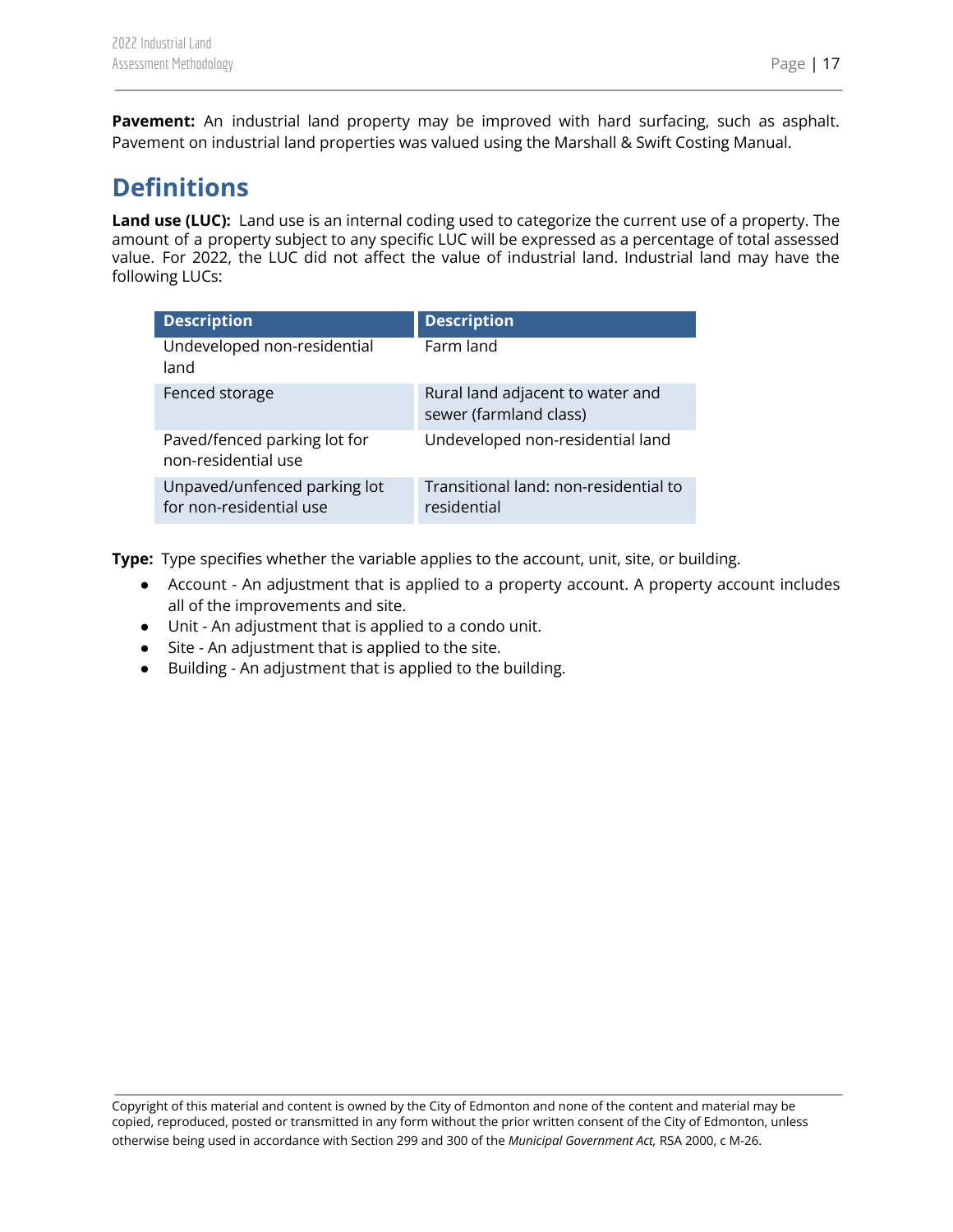## <span id="page-18-0"></span>**Order In Council 359/2018**

This order approved the annexation of land from Leduc County and the Town of Beaumont to the City of Edmonton. The annexed area includes neighbourhoods 8885 - Edmonton South Central East, 8886 - Edmonton South East, 8887 - Edmonton South Central, and 8888 - Edmonton South West. Only Neighbourhood 8887 - Edmonton South Central has property in the Industrial Land inventory.

In assessing property in the annexation area, *O.C. 359/2018* states the following:

**4(1)** In 2019 and in each subsequent year up to and including 2068, the annexed land and assessable improvements to it, excluding linear property, must be assessed by The City of Edmonton on the same basis as if they were in Leduc County and taxed using

- (a) the municipal property tax rate established by Leduc County, or
- (b) the municipal property tax rate established by The City of Edmonton, whichever is lower, for property of the same assessment class.

**(2)** In 2020 and subsequent years, the assessor for The City of Edmonton must assess and tax the annexed land and the assessable improvements to it.

**5(3)** Despite subsections (1) and (2), in 2019 and in each subsequent year up to and including 2043, Discovery Lands, other than linear property, must be assessed by The City of Edmonton on the same basis as if the land had remained in Leduc County and must be taxed by The City of Edmonton using the municipal property tax rate established by Leduc County for property of the same assessment class.

To comply with O.C. 359/2018, a Neighbourhood adjustment (see definition on page 16) has been applied to Neighbourhood 8887 to account for its unique nature. For the purpose of the 2022 valuation, the determination of market value took into consideration the following:

- recent sales of similar properties that occurred within Leduc County, including Nisku;
- recent sales of similar properties that occurred within the Discovery Lands;
- recent listings of properties within the Discovery Lands.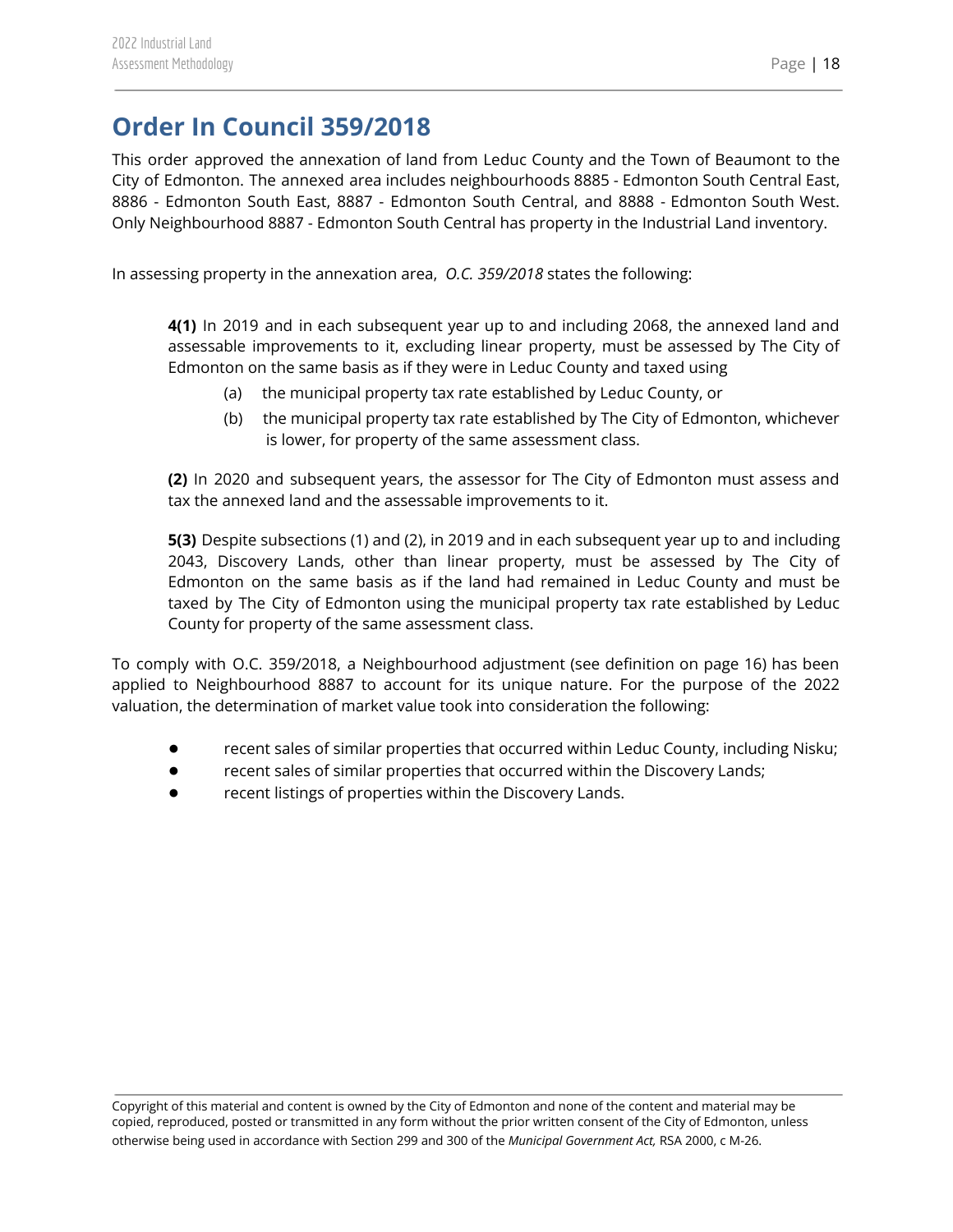**Edmonton** 

## <span id="page-19-0"></span>**Sample Assessment Detail Report**

#### 2022 Property Assessment Detail Report

**Assessment and Taxation** 

#### Account 9999999

| <b>Report Date</b>         | January 14, 2022                             | page 1 of 1 |
|----------------------------|----------------------------------------------|-------------|
| 2022 Assessed Value        | \$3,249,000                                  |             |
| Date of Issue              | January 14, 2022                             |             |
| <b>Property Address</b>    | 12345 STONY PLAIN ROAD NW                    |             |
| <b>Legal Description</b>   | Plan: 1234KS Block: 12 Lot: 12A              |             |
| Zoning                     | IB - Industrial Business District            |             |
| <b>Effective Zoning</b>    | <b>IB - Industrial Business District</b>     |             |
| Neighbourhood              | Winterburn Industrial Area East              |             |
| Lot Size                   | 15,500.022                                   |             |
| <b>Assessment Class</b>    | <b>NON-RESIDENTIAL</b>                       |             |
| <b>Property Use</b>        | 100% Undeveloped non-residential land        |             |
| <b>Taxable Status</b>      | January 1 - December 31, 2022; FULLY TAXABLE |             |
| <b>Unit of Measurement</b> | IMPERIAL (feet, square feet)                 |             |

#### **Factors Used to Calculate Your 2022 Assessed Value**

|                         |                | <b>MARKET VALUE APPROACH DIRECT COMPARISON</b> |           |
|-------------------------|----------------|------------------------------------------------|-----------|
| <b>LAND</b>             |                |                                                |           |
| Variable                | Factor         | <b>Type</b>                                    |           |
| Lot size                | 15,500         | Site                                           |           |
| Market area             | 1              | Site                                           |           |
| <b>Effective zoning</b> | IB             | Site                                           |           |
| Traffic                 | <b>NONE</b>    | Site                                           |           |
| Sanitary sewer service  | <b>PRESENT</b> | Site                                           |           |
| Storm sewer service     | <b>PRESENT</b> | Site                                           |           |
| Water supply service    | <b>PRESENT</b> | Site                                           |           |
| <b>Remnant lot</b>      | <b>YES</b>     | Site                                           |           |
|                         |                | <b>Land Value</b>                              | 3,249,000 |

Legal: This information is collected for property assessment purposes only. While the City of Edmonton provides this information in good faith, it does not warrant, covenant, or guarantee the completeness<br>and accuracy of t

Visit myproperty.edmonton.ca · email assessment@edmonton.ca · call 311 (780-442-5311)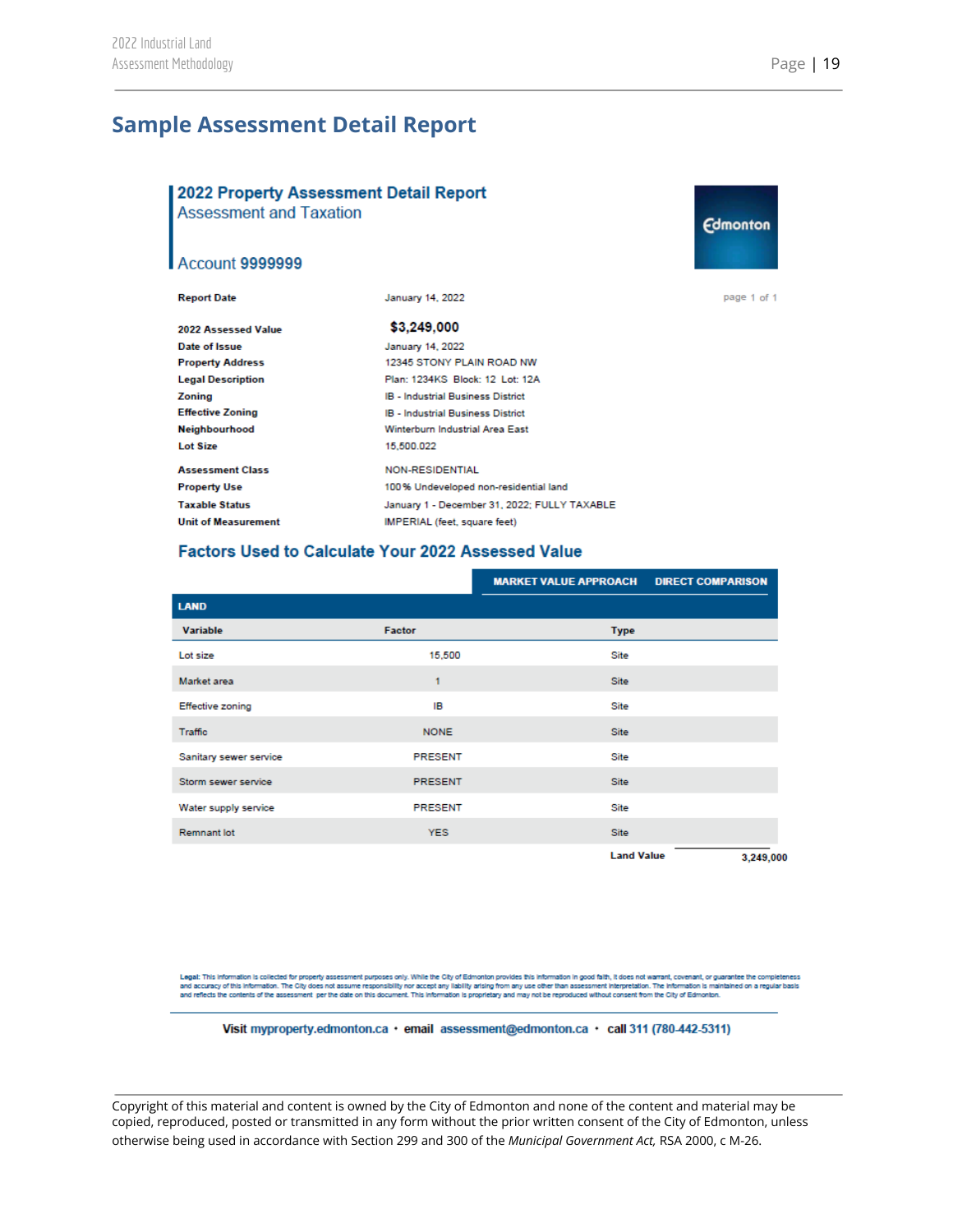# <span id="page-20-0"></span>**Methods to Adjust Comparables**

There are two types of techniques for reconciliation: **quantitative** and **qualitative**.

## <span id="page-20-1"></span>Quantitative Adjustments

Each characteristic of a property can be measured or quantified by a mathematical expression and adjusted for.

*Several techniques are available to quantify adjustments to the sale prices of comparable properties: data analysis techniques such as paired data analysis, grouped data analysis, and secondary data analysis, statistical analysis, including graphic analysis…*

(AIC, 2010, p. 14.2)

*In the direct comparison approach, the best comparables are those sales that require the least absolute adjustment.*

(AIC, 1995, p. 245).

Quantitative adjustments involve adjusting a known value (sale price for example) by adding or subtracting an amount that a given characteristic adds to or subtracts from that value. A quantitative adjustment should be made for each characteristic that differs between the subject property and the comparable property.

Due to the legislative requirement to use mass appraisal, the City has used statistical analysis to determine annual assessments.

*"coefficient" means a number that represents the quantified relationship of each variable to the assessed value of a property when derived through a mass appraisal process.*

**MRAT** s.31(a)

The City is not required to disclose the coefficients. In the absence of quantitative adjustments, an alternative technique is qualitative analysis.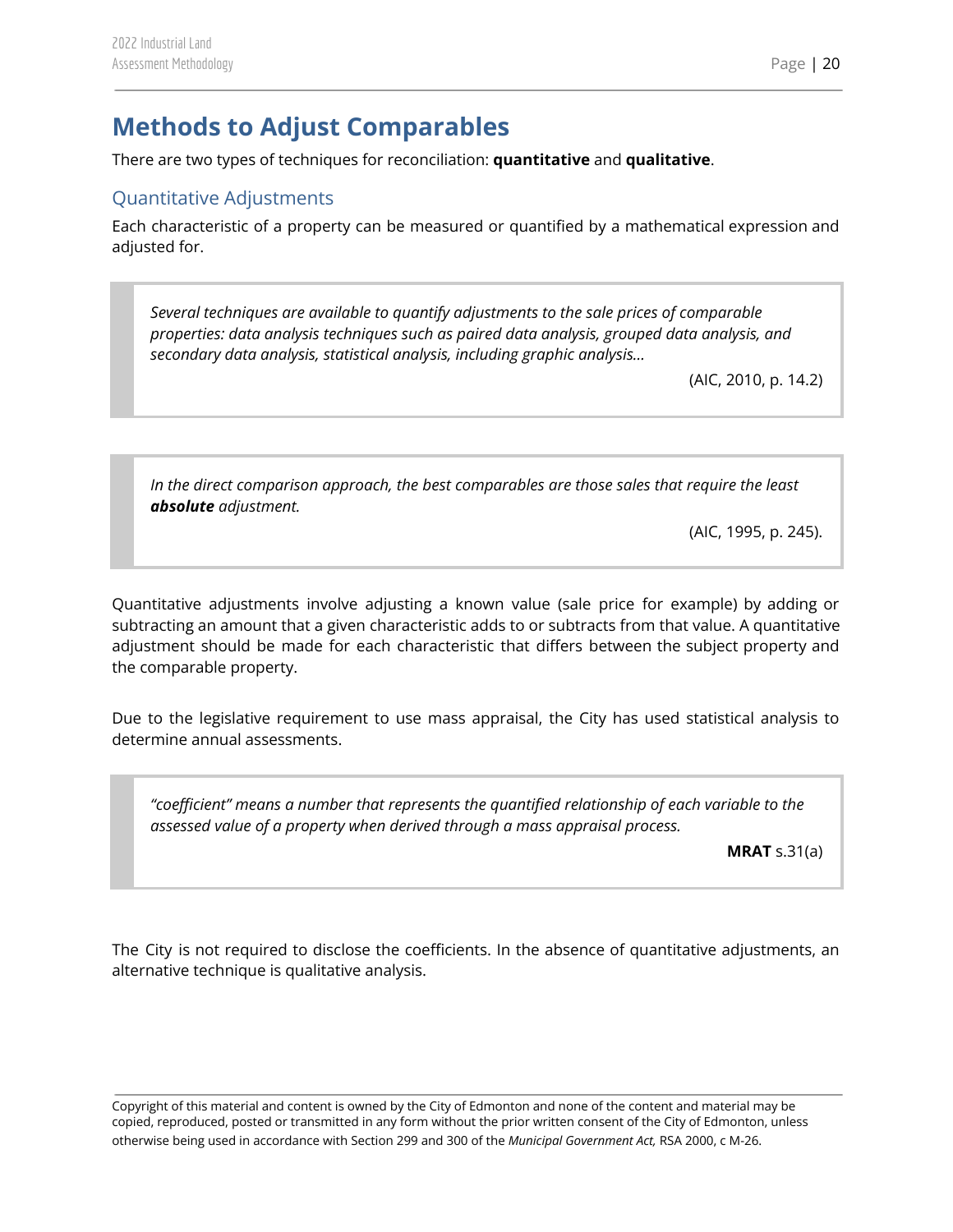## <span id="page-21-0"></span>Qualitative Analysis

Each comparable property is compared with the subject property on an overall basis. In a qualitative analysis, comparable properties are identified as inferior, similar, or superior overall to the subject property in order to bracket the probable value range of the subject property.

*When a sale property is considered to offer important market evidence but finding the means to make quantitative adjustments is lacking, the appraiser may turn to other major direct comparison techniques, qualitative analysis.*

(AIC, 2005, p. 19.10)

*Qualitative analysis recognizes … the difficulty in expressing adjustments with mathematical precision.*

(AIC, 2010, p. 14.6 )

*…reliable results can usually be obtained by bracketing the subject between comparables that are superior and inferior to it.*

(AIC, 2010, p. 14.7)

*If one or two comparable properties require fewer total adjustments than the other comparable transactions, an appraiser may attribute greater accuracy and give more weight to the value indications obtained from these transactions, particularly if the magnitude of the adjustments is approximately the same.*

(AIC, 2010, p. 13.16)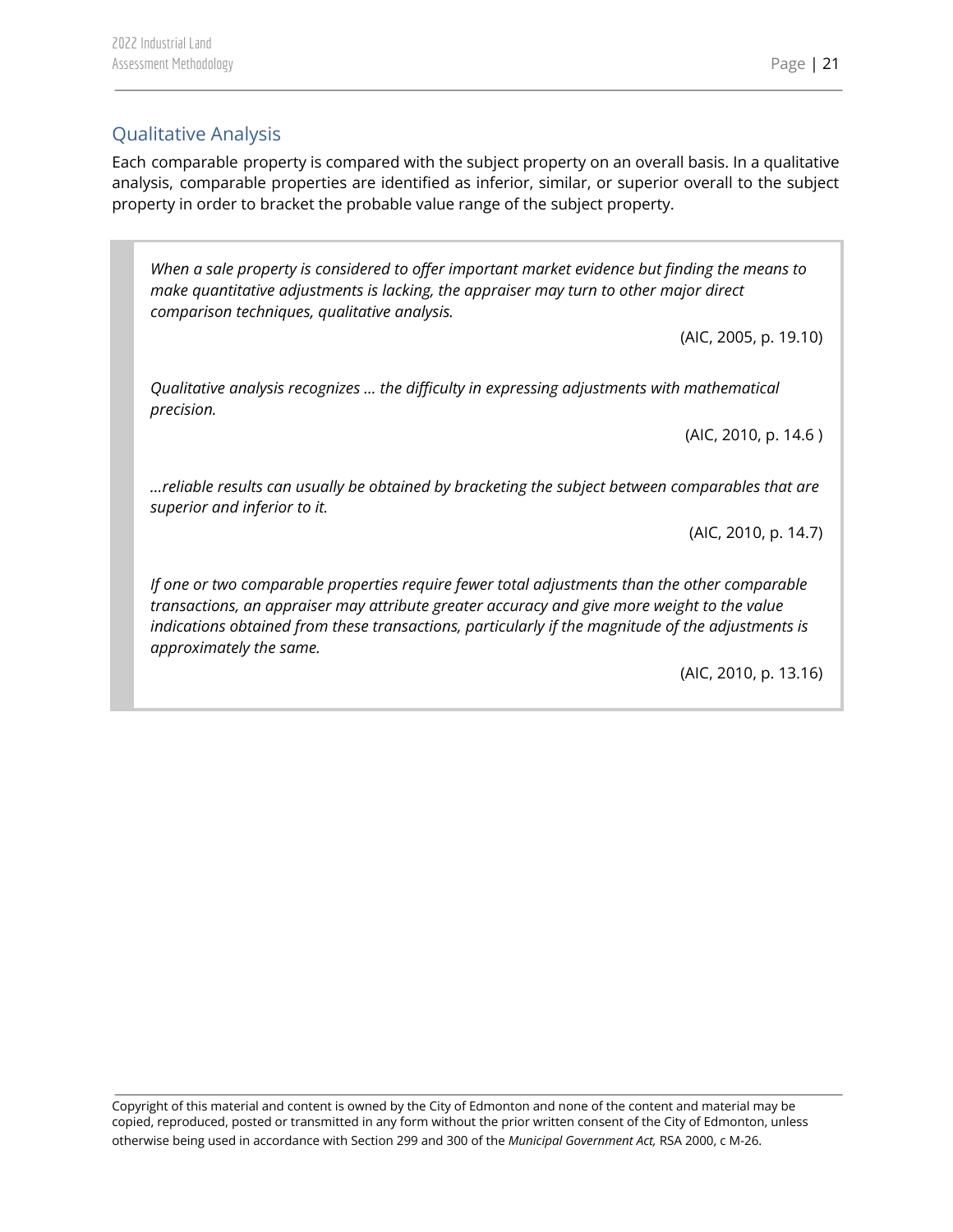## <span id="page-22-0"></span>**References**

Appraisal Institute of Canada (1995). *Basics of Real Estate Appraising Fourth Edition.* Winnipeg, Canada.

- Appraisal Institute of Canada (2005). *The Appraisal of Real Estate Second Canadian Edition.* Vancouver, Canada.
- Appraisal Institute of Canada (2010). *The Appraisal of Real Estate Third Canadian Edition.* Vancouver, Canada.
- City of Edmonton. (2017). *Zoning Bylaw No. 12800.* Retrieved from City of Edmonton: [http://webdocs.edmonton.ca/InfraPlan/zoningbylaw/bylaw\\_12800.htm](http://webdocs.edmonton.ca/InfraPlan/zoningbylaw/bylaw_12800.htm)
- Eckert, J., Gloudemans, R., & Almy, R. (1990). *Property Appraisal and Assessment Administration.* Chicago, Illinois: International Association of Assessing Officers.
- International Association of Assessing Officers (2013). *Standard on Mass Appraisal of Real Property.* Kansas City, the United States of America.
- Province of Alberta. (2018). *Matters Relating to Assessment and Taxation Regulation.* Edmonton, AB: Queen's Printer.

Province of Alberta. (2018). *Municipal Government Act.* Edmonton, AB: Queen's Printer.

University of British Columbia, Sauder School of Business (2009). *Advanced Computer Assisted Mass Appraisal.* Vancouver, Canada.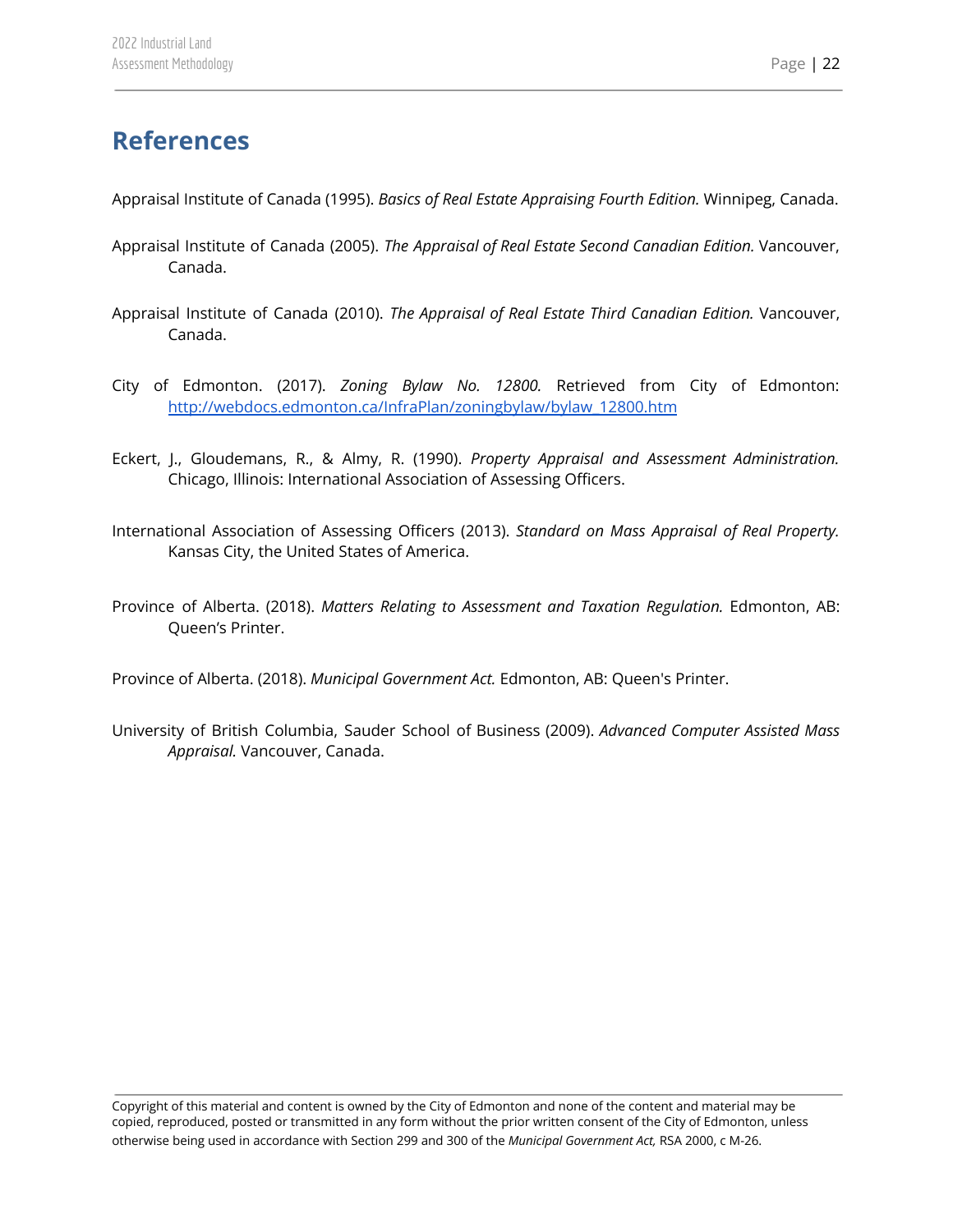## <span id="page-23-0"></span>**Appendix**

<span id="page-23-1"></span>Map

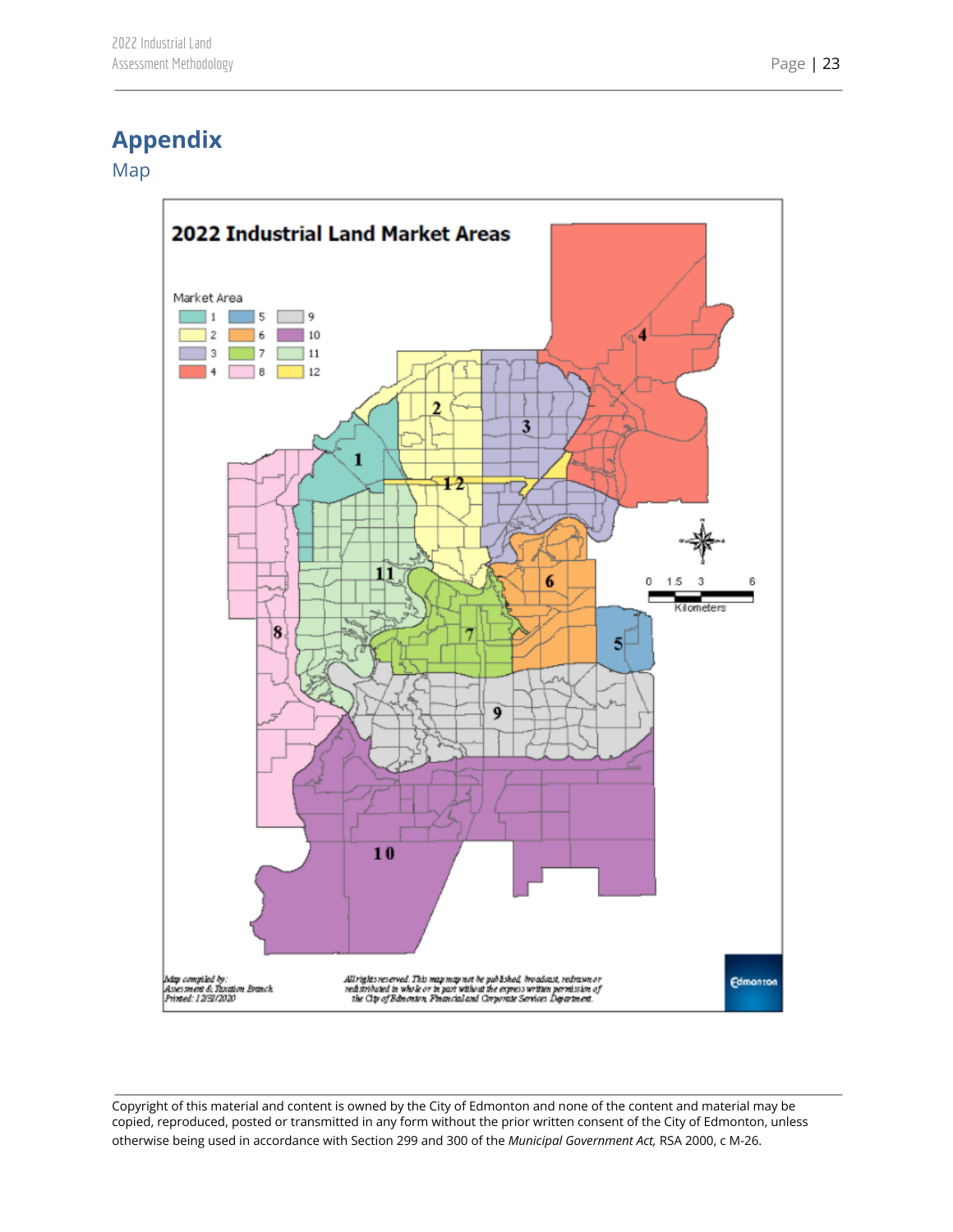## <span id="page-24-0"></span>Measure Conversion Chart

| <b>Imperial to Metric - Length</b>           | <b>Imperial to Metric - Area</b>                                       |
|----------------------------------------------|------------------------------------------------------------------------|
| <b>1</b> inch (in) = $2.54$ centimetres (cm) | <b>1</b> square foot (sqft) = $0.09290$ square metre (m <sup>2</sup> ) |
| <b>1</b> foot (ft) = $0.3048$ metres (m)     | <b>1</b> acre (ac) = <b>4,046.86</b> square metre (m <sup>2</sup> )    |
| <b>Imperial Conversions</b>                  | <b>1</b> acre (ac) = $0.40469$ hectares (ha)                           |
| 1 acre (ac) = $43,560$ square feet (sqft)    | <b>Metric Conversions</b>                                              |
| 1 square mile = $640$ acres (ac)             | <b>1</b> square kilometer (sq km) = $100$ hectares (ha)                |
| <b>1</b> section = $640$ acres (ac)          | <b>1</b> hectare (ha) = <b>10,000</b> square metres (m <sup>2</sup> )  |

## <span id="page-24-1"></span>Zone Summary

| <b>Industrial Land Zonings</b> |                                                                                                                                                                                                                                                                                                                          |
|--------------------------------|--------------------------------------------------------------------------------------------------------------------------------------------------------------------------------------------------------------------------------------------------------------------------------------------------------------------------|
| 1B                             | Industrial Business Zone (s.400) is for industrial businesses that carry out their<br>operations such that no nuisance is apparent outside an enclosed building                                                                                                                                                          |
| TL.                            | <b>Light Industrial Zone (s.410)</b> provides for high quality, light industrial<br>developments, that operate with no nuisance factor apparent outside an enclosed<br>building, limited outdoor activities                                                                                                              |
| IМ                             | Medium Industrial Zone (s.420) provides for manufacturing, processing,<br>assembly, distribution, services and repair uses that carry out a portion of their<br>operations outdoors, any nuisance should not generally extend beyond the<br>boundaries of the site                                                       |
| <b>IH</b>                      | <b>Heavy Industrial Zone (s.430)</b> provides for industrial uses that, due to their<br>appearance, noise, odour, risk of toxic emissions, or fire and explosion hazards are<br>incompatible with residential, commercial, and other land uses. Normally located<br>on the interior of industrial or agricultural areas. |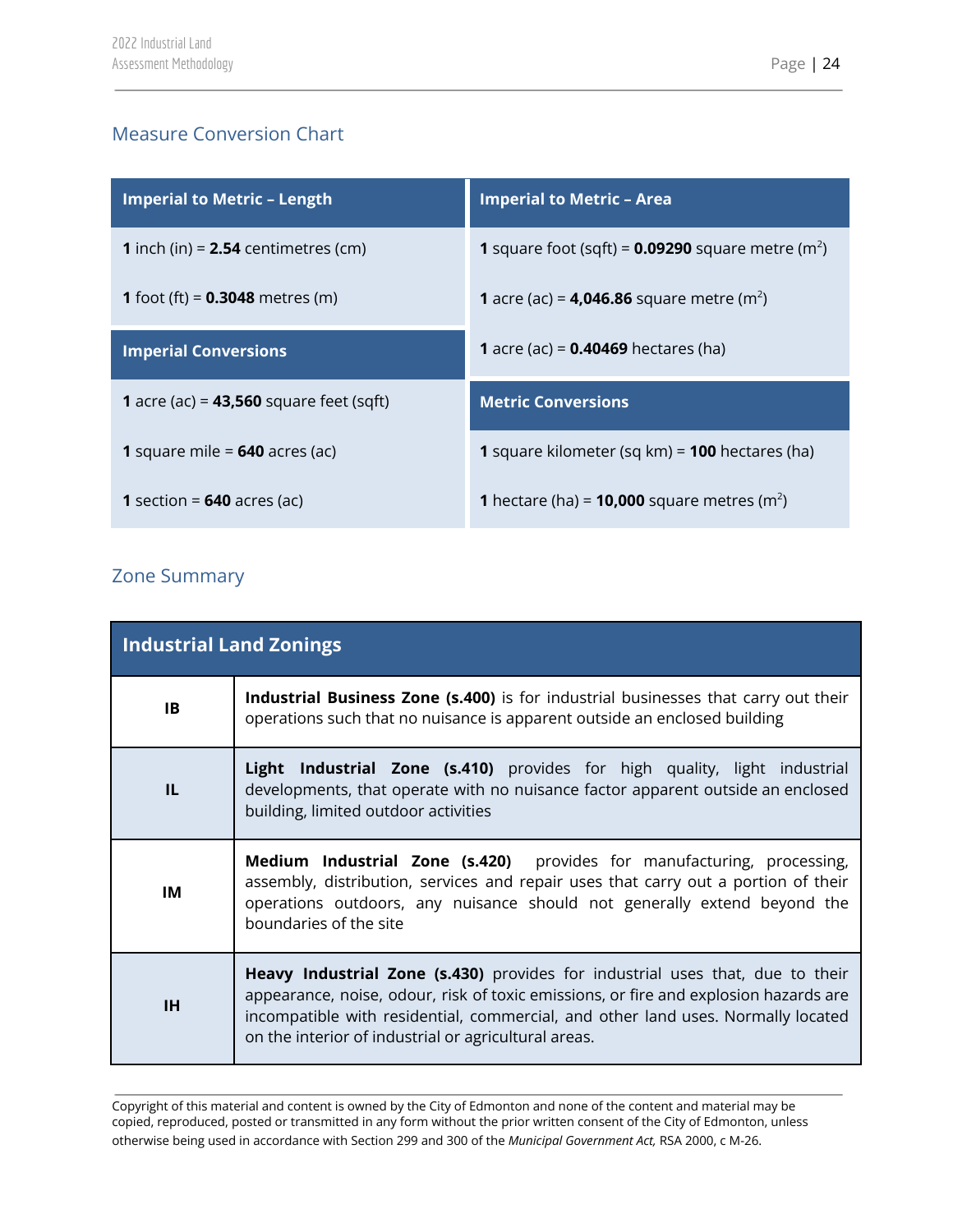| <b>Direct Control Provisions(s.710)</b> |                                                                                                                                                                                                                                                                                                                                                                                                                                                       |
|-----------------------------------------|-------------------------------------------------------------------------------------------------------------------------------------------------------------------------------------------------------------------------------------------------------------------------------------------------------------------------------------------------------------------------------------------------------------------------------------------------------|
| DC <sub>1</sub>                         | Direct Development Control (s.710) is to provide for detailed, sensitive control of<br>the use, development, siting and design of buildings and disturbance of land where<br>this is necessary to establish, preserve or enhance:<br>a. areas of unique character or special environmental concern<br>b. areas or sites of special historical, cultural, paleontological, archaeological,<br>prehistorical, natural, scientific or aesthetic interest |
| DC <sub>2</sub>                         | Site Specific Development Control (s.720) is to provide for direct control over a<br>specific proposed development where any other Zone would be inappropriate or<br>inadequate.                                                                                                                                                                                                                                                                      |

| <b>Agriculture and Reserve Zones (s.630)</b> |                                                                                                                                                                                  |
|----------------------------------------------|----------------------------------------------------------------------------------------------------------------------------------------------------------------------------------|
| <b>AGI</b>                                   | Industrial Reserve Zone (s.630) is to allow for agricultural and rural land use<br>activities that do not prejudice future use when the lands are required for<br>industrial use |

| Special Area: Ellerslie Industrial (s.930) and Edmonton South (s.1000) |                                                   |
|------------------------------------------------------------------------|---------------------------------------------------|
| <b>EIB</b>                                                             | Ellerslie Industrial Business (s.930.4)           |
| EIM                                                                    | Ellerslie Medium Industrial Zone (930.5)          |
| <b>IBES</b>                                                            | Industrial Business Edmonton South Zone           |
| <b>ILES</b>                                                            | Industrial Light Edmonton South Zone              |
| <b>DC/IND</b>                                                          | Direct Control/Industrial District Edmonton South |

\*For zonings not listed above, please see zoning bylaw 12800.